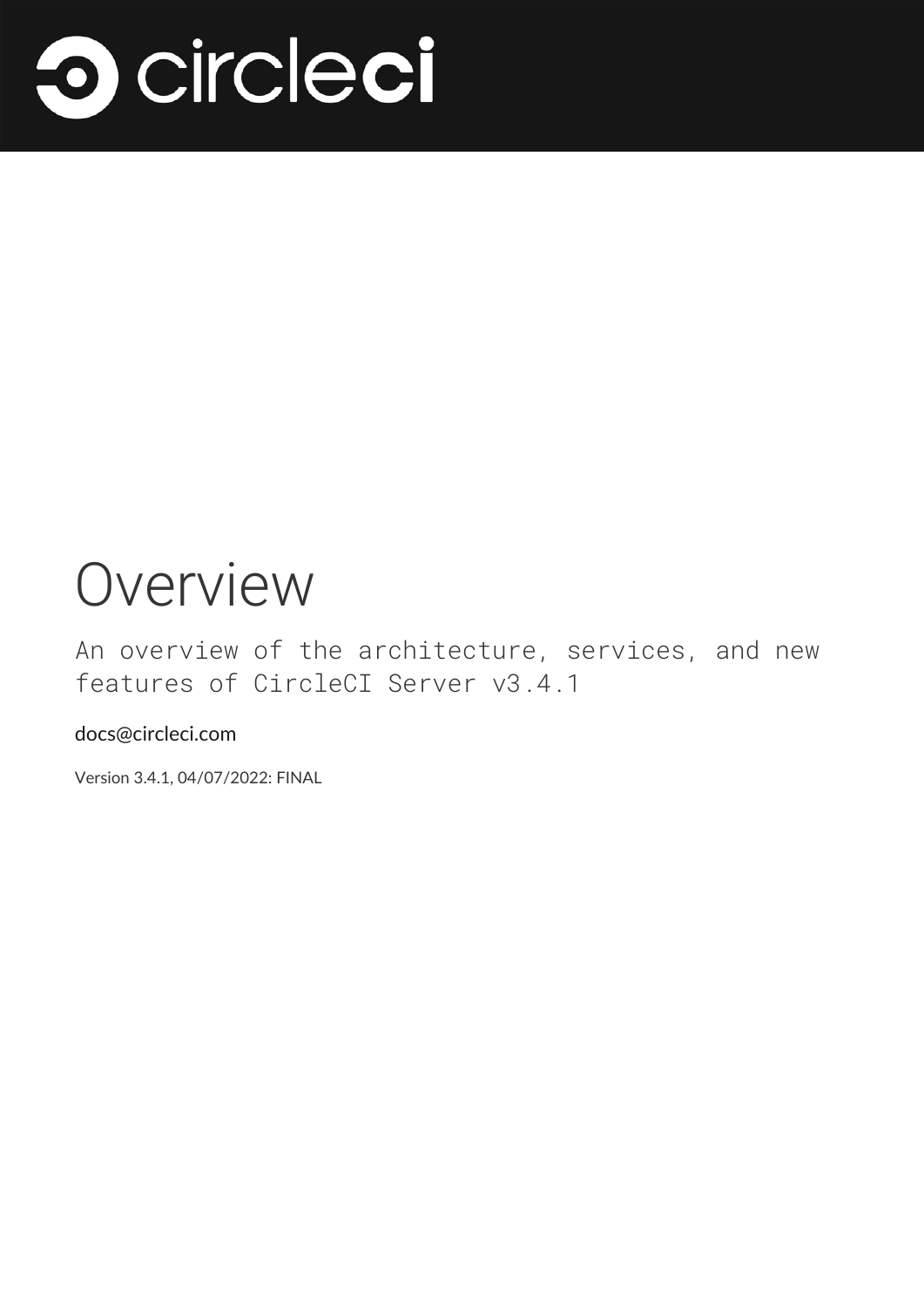| $Introduction \dots 1$ |  |
|------------------------|--|
|                        |  |
|                        |  |
|                        |  |
|                        |  |
|                        |  |
|                        |  |
|                        |  |
|                        |  |
|                        |  |
|                        |  |
|                        |  |
|                        |  |
|                        |  |
|                        |  |
|                        |  |
|                        |  |
|                        |  |
|                        |  |
|                        |  |
|                        |  |
|                        |  |
|                        |  |
|                        |  |
|                        |  |
|                        |  |
|                        |  |
|                        |  |
|                        |  |
|                        |  |
|                        |  |
|                        |  |
|                        |  |
|                        |  |
|                        |  |
|                        |  |
|                        |  |
|                        |  |
|                        |  |
|                        |  |
|                        |  |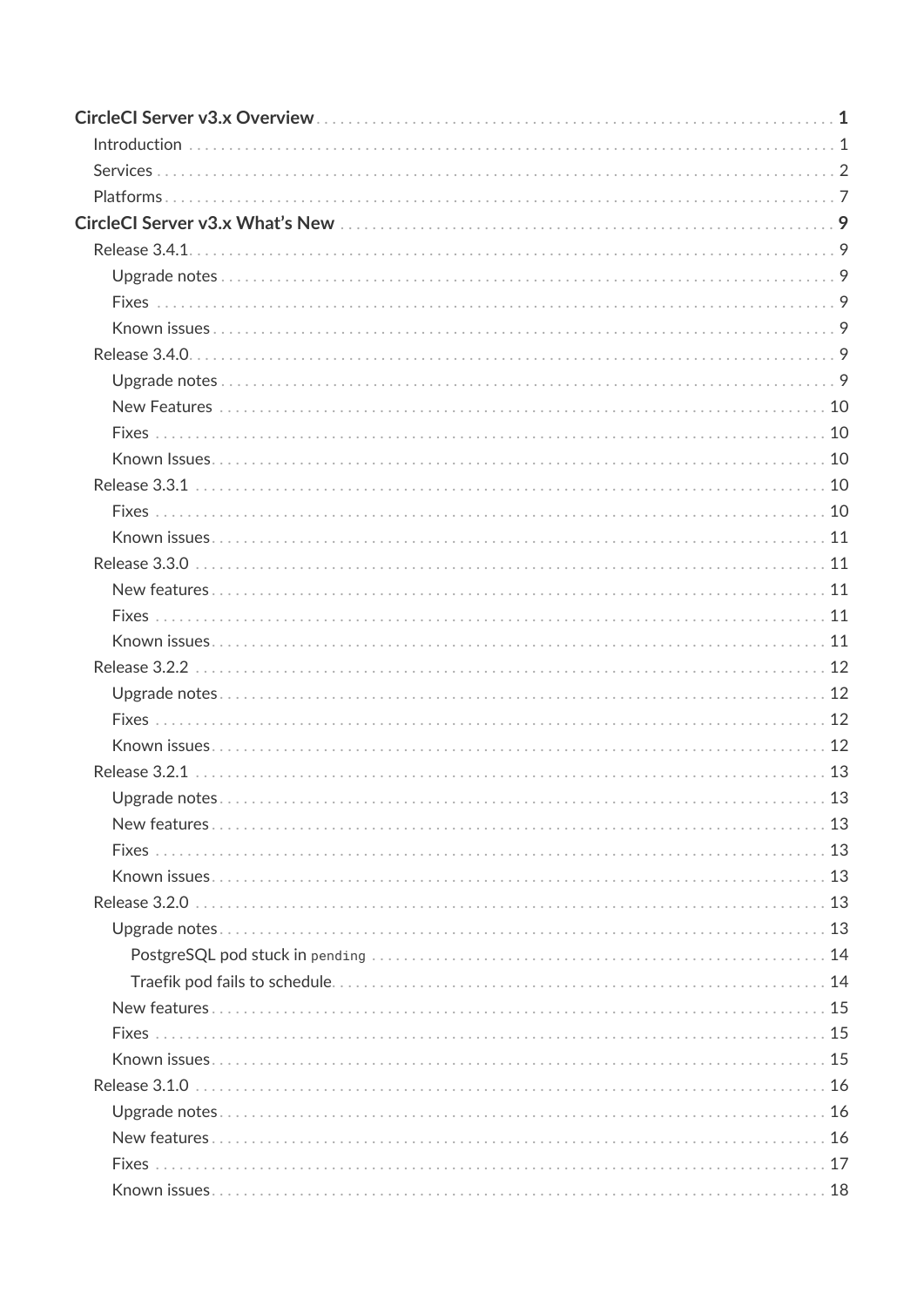| Is it possible to change or disable the polling time which checks for health status? 19 |  |
|-----------------------------------------------------------------------------------------|--|
|                                                                                         |  |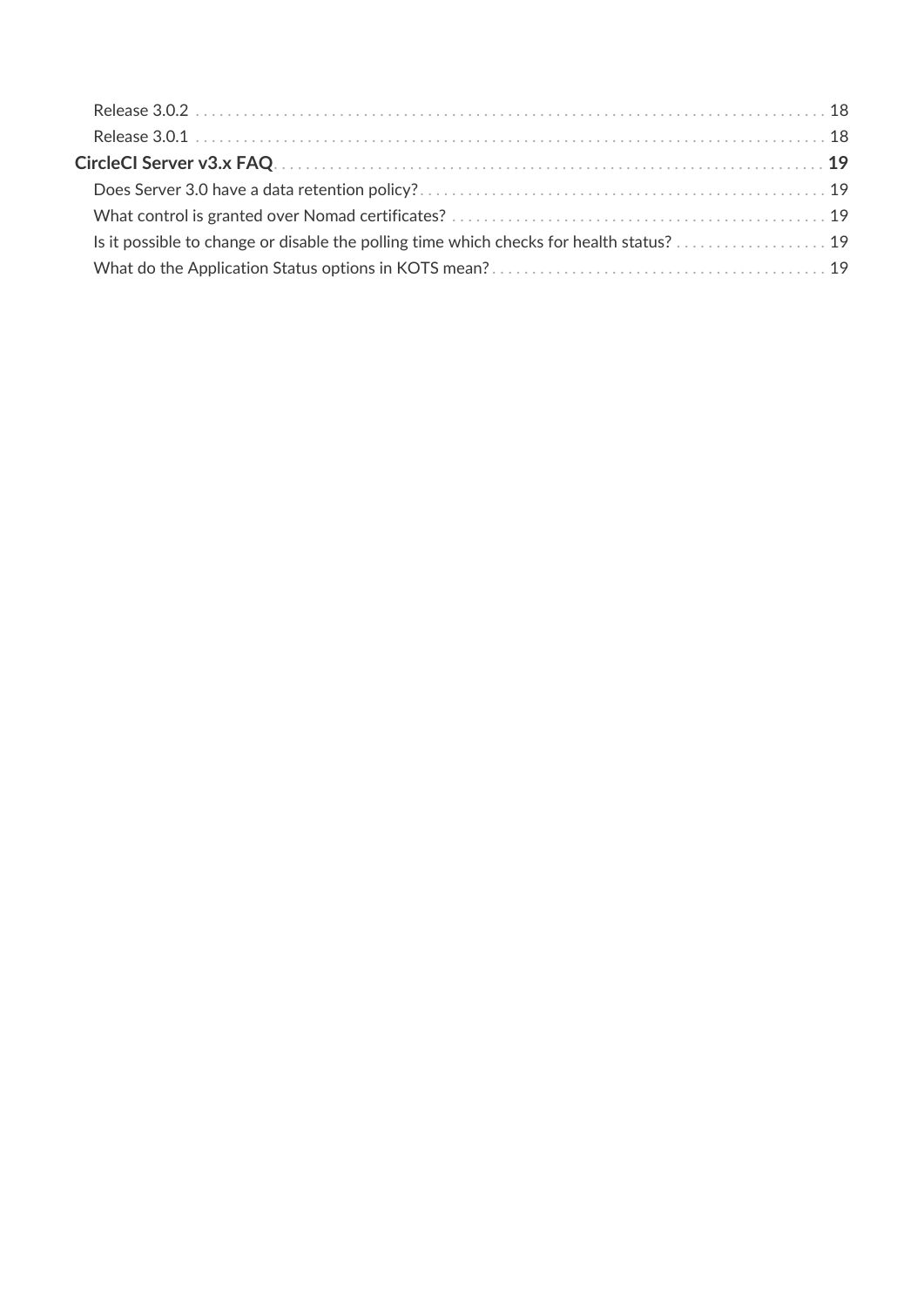## <span id="page-3-0"></span>CircleCI Server v3.x Overview

## <span id="page-3-1"></span>**Introduction**

CircleCI server is an on-premises CI/CD platform for enterprise customers who have compliance or security needs that require them to operate within their firewall, in a private cloud, or in a data center.

Server provides the same features as CircleCI's cloud offering, but operates within your Kubernetes cluster.



*Figure 1. CircleCI Server v3.x Architecture*

The CircleCI server application exposes four services, using load balancers. Three of these load balancers are VPC (Virtual Private Cloud)-internal for connecting to the Nomad cluster and virtual machines. If required, the front-end load balancer can be made private, separating it from the public internet. For further information see the [Load Balancers](https://circleci.com/docs/2.0/server-3-operator-load-balancers/) doc.

| <b>Load Balancer</b>               | <b>Type</b> | <b>Ports</b> | <b>Description</b>                            |
|------------------------------------|-------------|--------------|-----------------------------------------------|
| Frontend GUI Proxy &<br><b>API</b> | External    | 80 and 443   | Exposes the web<br>application.               |
| Nomad Control Plane                | Internal    | 4647         | Exposes an RPC protocol<br>for Nomad runners. |
| <b>Output Processor</b>            | Internal    | 8585         | Ingests output from<br>Nomad runners.         |
| <b>VM Service</b>                  | Internal    | 3000         | <b>Provisions virtual</b><br>machines.        |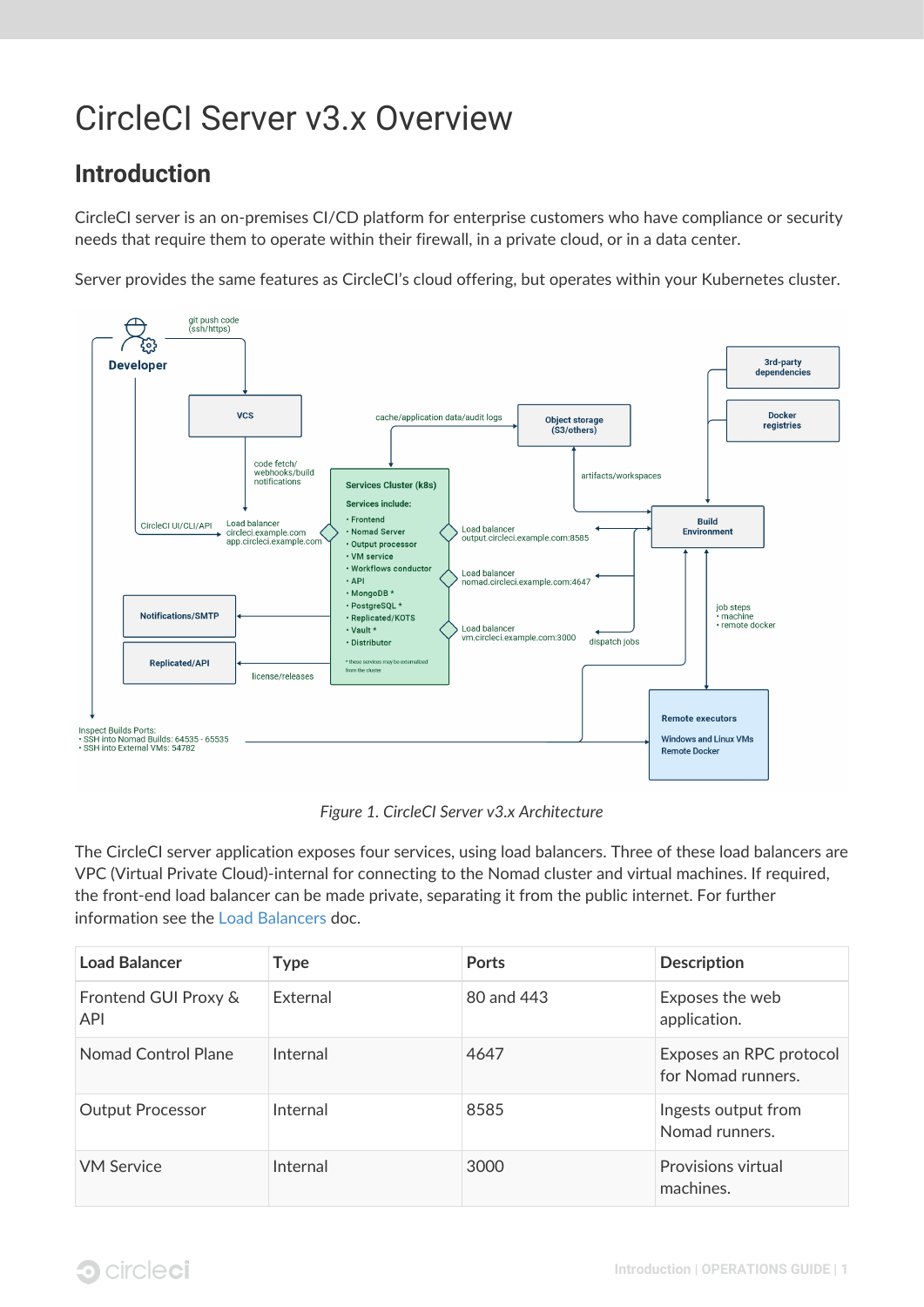The application exposes a number of external ports. These ports are used for various functions as defined in the table below.

| Port number | Protocol   | <b>Direction</b> | Source /<br><b>Destination</b> | <b>Use</b>              | <b>Notes</b>                               |
|-------------|------------|------------------|--------------------------------|-------------------------|--------------------------------------------|
| 80          | <b>TCP</b> | Inbound          | End users                      | HTTP web app<br>traffic |                                            |
| 443         | <b>TCP</b> | Inbound          | End users                      | HTTP web app<br>traffic |                                            |
| 8800        | <b>TCP</b> | Inbound          | Administrators                 | Admin console           |                                            |
| 22          | <b>TCP</b> | Inbound          | Administrators                 | <b>SSH</b>              | Only required<br>for the bastion<br>host.  |
| 64535-65535 | <b>TCP</b> | Inbound          |                                | SSH into builds         | Only required<br>for the Nomad<br>clients. |

CircleCI server schedules CI jobs using the [Nomad](https://www.nomadproject.io/) scheduler. The Nomad control plane runs inside of Kubernetes, while the Nomad clients, which are responsible for running scheduled CircleCI jobs, are provisioned outside the cluster. CircleCI server can run Docker jobs on the Nomad clients themselves or in a dedicated virtual machine (VM).

Job artifacts and outputs are sent directly from jobs in Nomad to object storage (S3, GCS, or other supported options). Audit logs and other items from the application are also stored in object storage, so both the Kubernetes cluster and the Nomad clients need access to object storage.

## <span id="page-4-0"></span>**Services**

CircleCI server 3.0 consists of the following services. Find their descriptions and failure implications below:

| <b>Service</b>    | Component | <b>Description</b>                                                                                 | What happens if it<br>fails?                      | <b>Notes</b> |
|-------------------|-----------|----------------------------------------------------------------------------------------------------|---------------------------------------------------|--------------|
| api-service       | App Core  | Provides a GraphQL   Many parts of the<br>API that provides<br>data to render the<br>web frontend. | UI (such as<br>Contexts) will fail<br>completely. |              |
| audit-log-service | App Core  | Persists audit log<br>events to blob<br>storage for long-<br>term storage.                         | Some events may<br>not be recorded.               |              |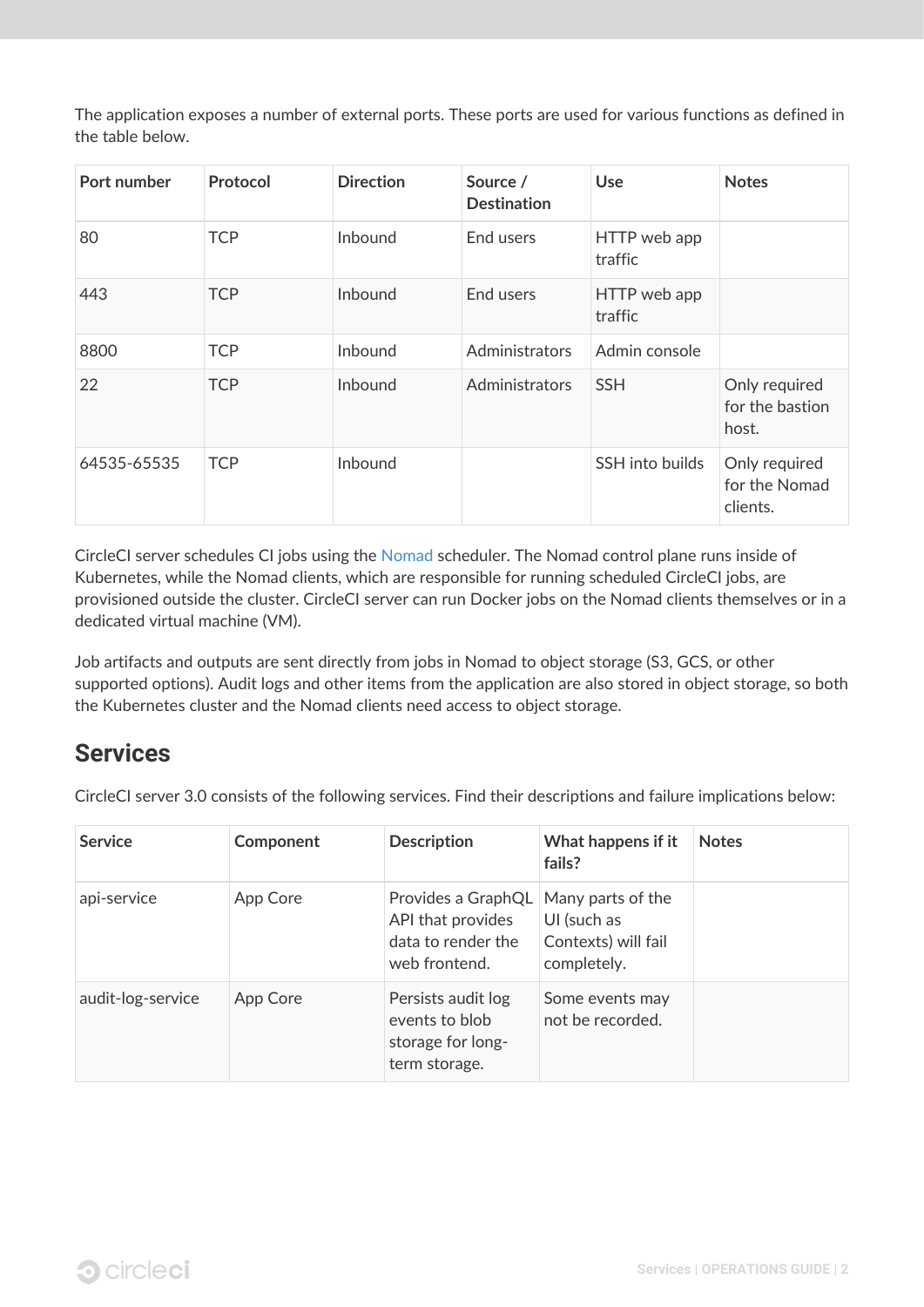| <b>Service</b>    | Component                         | <b>Description</b>                                                                                                                                                                                                                                         | What happens if it<br>fails?                                                                | <b>Notes</b> |
|-------------------|-----------------------------------|------------------------------------------------------------------------------------------------------------------------------------------------------------------------------------------------------------------------------------------------------------|---------------------------------------------------------------------------------------------|--------------|
| builds-service    | App Core                          | Ingests from www-<br>api and sends to<br>plans-service,<br>workflows-<br>conductor, and to<br>orbs-service.                                                                                                                                                |                                                                                             |              |
| circleci-mongodb  | Execution                         | Primary datastore                                                                                                                                                                                                                                          |                                                                                             |              |
| circleci-postgres | Data storage for<br>microservices |                                                                                                                                                                                                                                                            |                                                                                             |              |
| circleci-rabbitmq | Pipelines and<br>Execution        | Queuing for<br>workflow<br>messaging, test<br>results, usage,<br>crons, output,<br>notifications, and<br>scheduler.                                                                                                                                        |                                                                                             |              |
| circleci-redis    | Execution                         | Caches data that<br>will not be stored<br>permanently (such<br>as build logs), for<br>request caching, and to it.<br>for rate limit<br>calculations.                                                                                                       | A failed cache can<br>result in rate limiting<br>from the VCS if too<br>many calls are made |              |
| circleci-telegraf |                                   | Telegraf collects<br>statsd metrics. All<br>white-boxed<br>metrics in our<br>services publish<br>statsd metrics that<br>are sent to telegraf,<br>but can also be<br>configured to be<br>exported to other<br>places (such as<br>Datadog or<br>Prometheus). |                                                                                             |              |
| circleci-vault    |                                   | HashiCorp Vault to<br>run encryption and<br>decryption as a<br>service for secrets.                                                                                                                                                                        |                                                                                             |              |
| config            |                                   |                                                                                                                                                                                                                                                            |                                                                                             |              |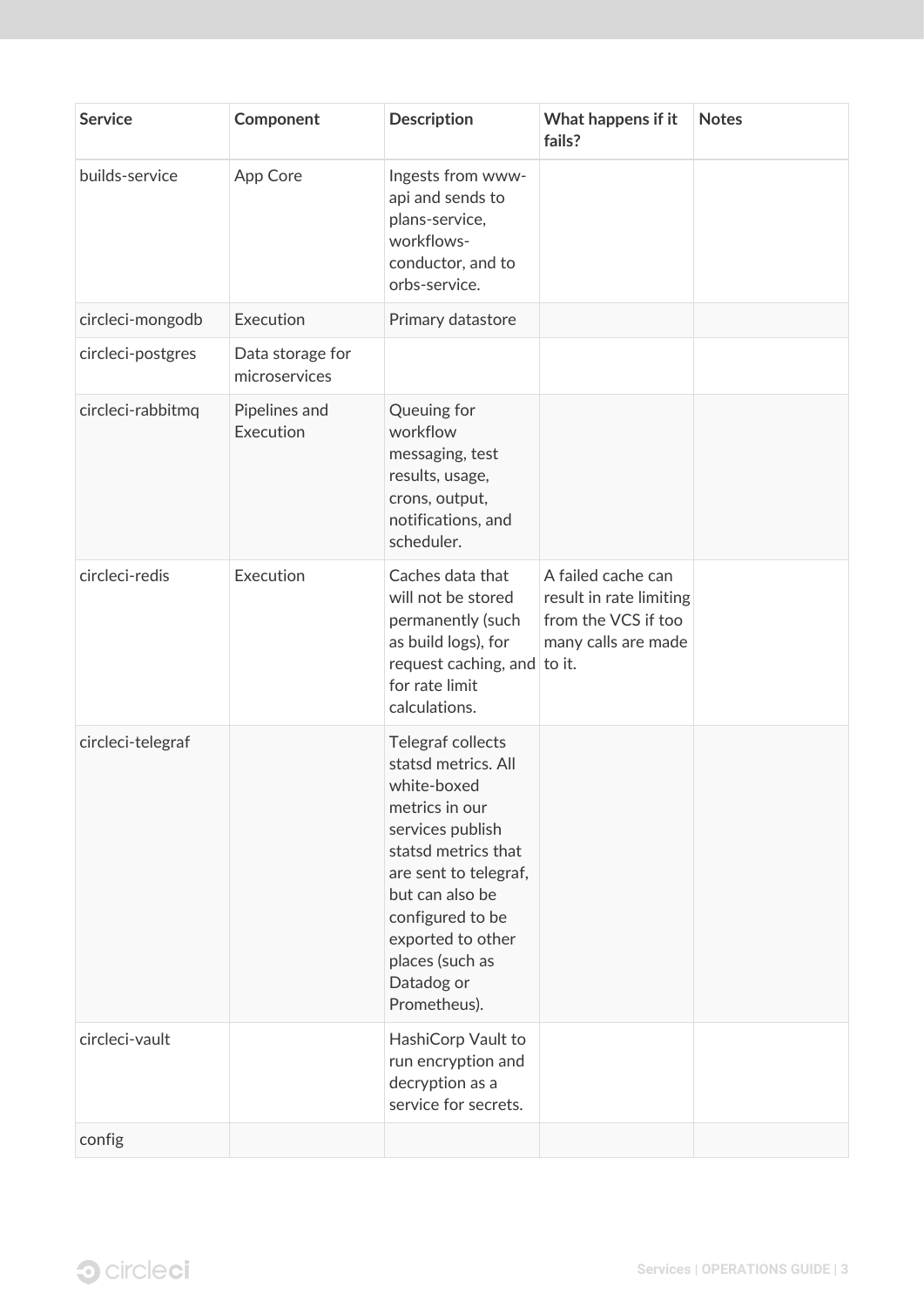| <b>Service</b>   | Component | <b>Description</b>                                                                                          | What happens if it<br>fails?                                                                                                                                                          | <b>Notes</b>                                                                                              |
|------------------|-----------|-------------------------------------------------------------------------------------------------------------|---------------------------------------------------------------------------------------------------------------------------------------------------------------------------------------|-----------------------------------------------------------------------------------------------------------|
| contexts-service | App Core  | Stores and provides<br>encrypted contexts.                                                                  | All builds using<br>Contexts will fail.                                                                                                                                               |                                                                                                           |
| cron-service     | Pipelines | Triggers scheduled<br>workflows.                                                                            | Scheduled<br>workflows will not<br>run.                                                                                                                                               |                                                                                                           |
| dispatcher       | Execution | Split jobs into tasks<br>and send them to<br>scheduler to run.                                              | No jobs will be sent<br>to Nomad. The run<br>queue will increase<br>in size, but there<br>should be no<br>meaningful loss of<br>data.                                                 |                                                                                                           |
| domain-service   | App Core  | Stores and provides<br>information about<br>our domain model.<br>Works with<br>permissions and<br>API.      | Workflows will fail<br>to start and some<br>REST API calls may<br>fail, causing 500<br>errors in the<br>CircleCl UI. If LDAP<br>authentication is in<br>use, all logins will<br>fail. |                                                                                                           |
| exim             |           | Will be removed in<br>GA, but users can<br>provide mail<br>submission<br>credentials to an<br>existing MTA. | No email<br>notifications will be<br>sent.                                                                                                                                            |                                                                                                           |
| frontend         | Frontend  | CircleCl web app<br>and www-api proxy. API will be                                                          | The UI and REST<br>unavailable and no<br>jobs will be<br>triggered by<br>GitHub/Enterprise.<br>Running builds will<br>be OK, but no<br>updates will be<br>seen.                       | Rate limit of 150<br>requests per second<br>with a single user<br>instantaneous limit<br>of 300 requests. |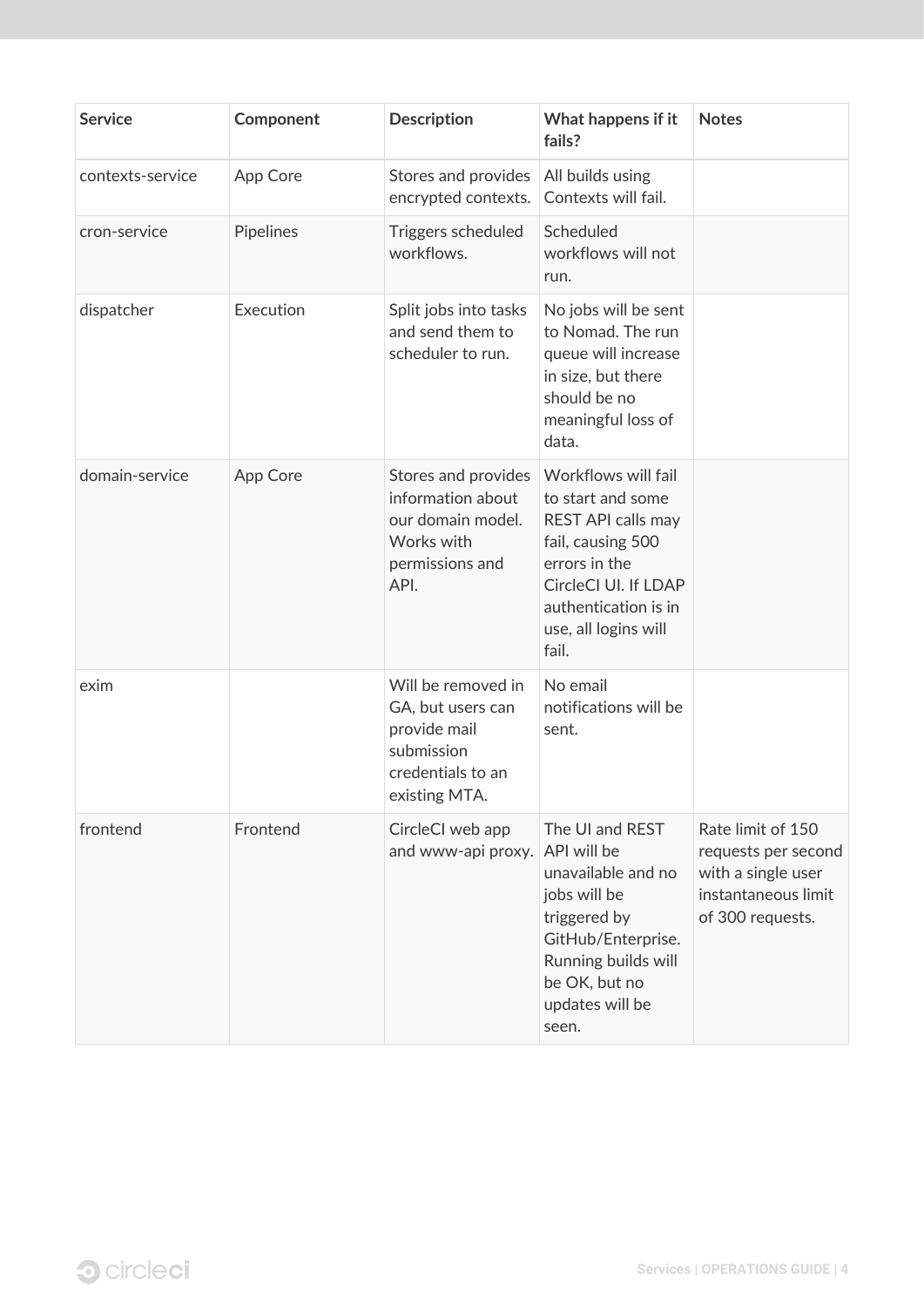| <b>Service</b>     | Component | <b>Description</b>                                                                                                                       | What happens if it<br>fails?                                                | <b>Notes</b>       |
|--------------------|-----------|------------------------------------------------------------------------------------------------------------------------------------------|-----------------------------------------------------------------------------|--------------------|
| inject-bottoken    |           | A Kubernetes job<br>that inserts a "bot<br>token" into<br>MongoDB. Bot<br>tokens are<br>authorization<br>interservice<br>communication.  |                                                                             | Mainly for www-api |
| kotsadm-kots       | Licensing | The main KOTS<br>application. Runs<br>the KOTS Admin<br>Console, where<br>upgrades and server available.<br>configuration take<br>place. | No upgrades or<br>configuration<br>possible for server.<br>No admin console |                    |
| kotsadm-migrations | Licensing | Performs database<br>migrations to handle<br>updates of<br>Kotsadm.                                                                      |                                                                             |                    |
| kotsadm-minio      | Licensing | Object storage for<br>KOTS licensing.                                                                                                    |                                                                             |                    |
| kotsadm-postgres   | Licensing | Database for KOTS<br>licensing.                                                                                                          |                                                                             |                    |
| legacy-notifier    | App Core  | Handles<br>notifications to<br>external services<br>(for example, Slack<br>or email).                                                    |                                                                             |                    |
| prometheus         | Server    | Used for metrics.                                                                                                                        |                                                                             |                    |
| orb-service        | Pipelines | Handles<br>communication<br>between orb<br>registry and config.                                                                          |                                                                             |                    |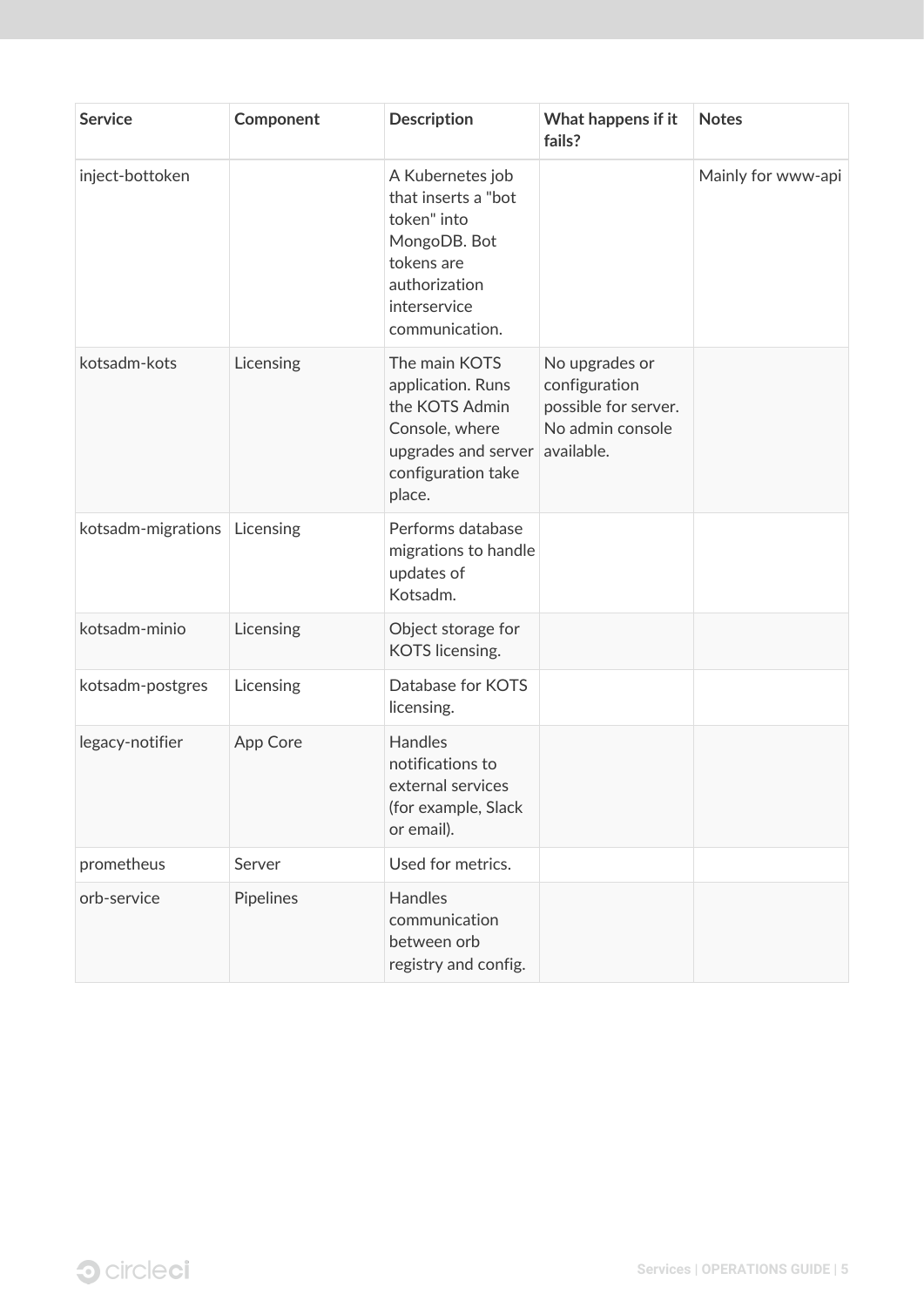| <b>Service</b>      | Component             | <b>Description</b>                                                                                                                                                                                                       | What happens if it<br>fails?                                                                                                          | <b>Notes</b> |
|---------------------|-----------------------|--------------------------------------------------------------------------------------------------------------------------------------------------------------------------------------------------------------------------|---------------------------------------------------------------------------------------------------------------------------------------|--------------|
| output-processor    | Execution             | Receives job output<br>and status updates<br>and writes them to<br>MongoDB. Also<br>provides an API to<br>running jobs to<br>access caches,<br>workspaces, store<br>caches, workspaces,<br>artifacts, & test<br>results. |                                                                                                                                       |              |
| permissions-service | App Core              | Provides the<br>CircleCI permissions to start and some<br>interface.                                                                                                                                                     | Workflows will fail<br>REST API calls may<br>fail, causing 500<br>errors in the UI.                                                   |              |
| scheduler           | Execution             | Runs tasks sent to<br>it. Works with<br>Nomad server.                                                                                                                                                                    | No jobs will be sent<br>to Nomad. The run<br>queue will increase<br>in size, but there<br>should be no<br>meaningful loss of<br>data. |              |
| slanger             | server                | Provides real-time<br>events to the<br>CircleCl app.                                                                                                                                                                     | Live UI updates will<br>stop, but hard<br>refreshes will still<br>work.                                                               |              |
| test-results        | Execution             | Parses test result<br>files and stores data. failure or timing                                                                                                                                                           | There will be no test<br>data for jobs, but<br>this will be back-<br>filled once the<br>service is restarted.                         |              |
| vm-gc               | Compute<br>Management | Periodically checks<br>for stale machine<br>and remote Docker<br>instances and<br>requests that vm-<br>service remove<br>them.                                                                                           | Old vm-service<br>instances might not<br>be destroyed until<br>this service is<br>restarted.                                          |              |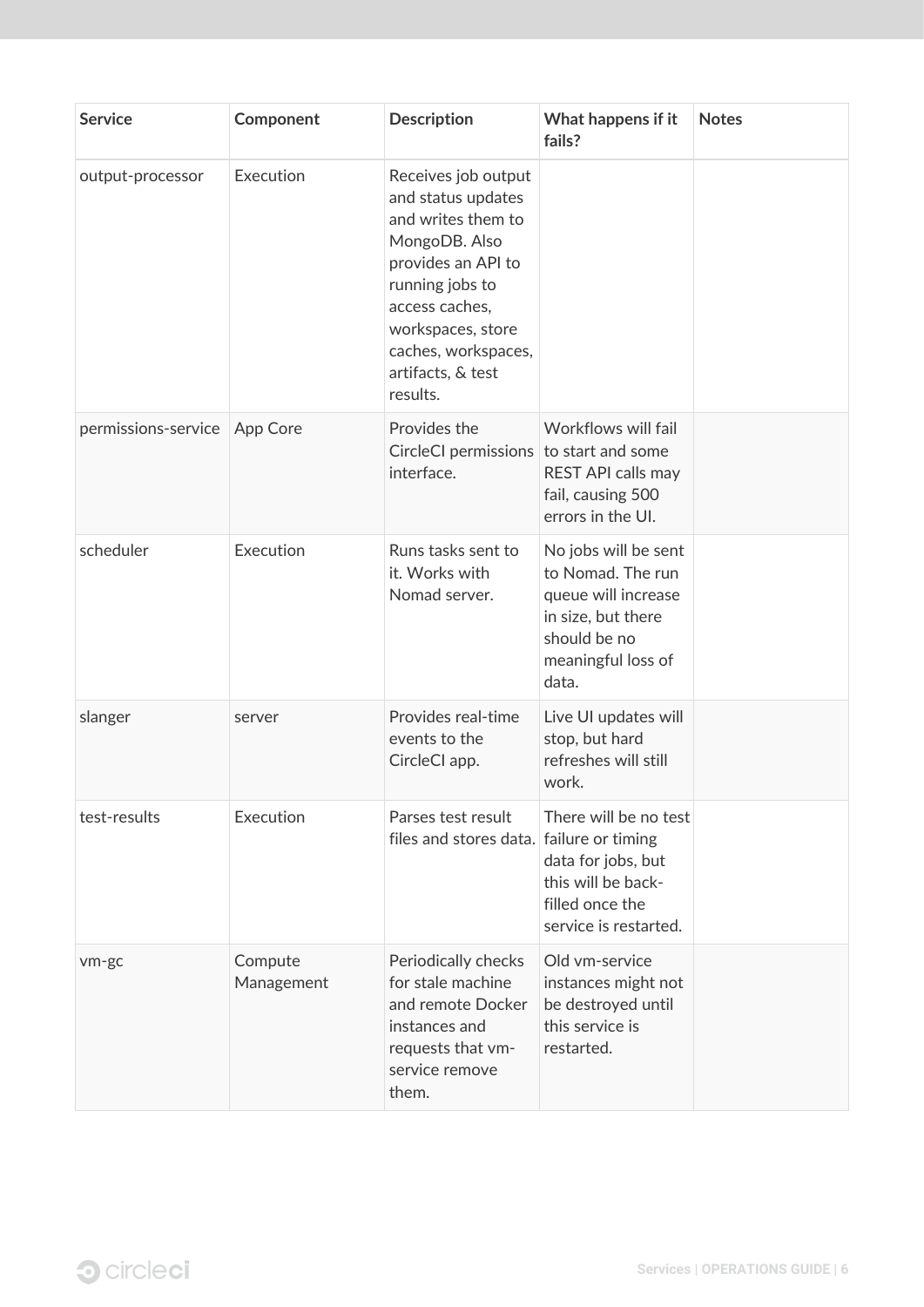| <b>Service</b>                             | Component | <b>Description</b>                                                                                                            | What happens if it<br>fails?                                                                                                                                             | <b>Notes</b>                                                                                            |
|--------------------------------------------|-----------|-------------------------------------------------------------------------------------------------------------------------------|--------------------------------------------------------------------------------------------------------------------------------------------------------------------------|---------------------------------------------------------------------------------------------------------|
| vm-scaler                                  | Machine   | Periodically<br>requests that vm-<br>service provision<br>more instances for<br>running machine<br>and remote Docker<br>jobs. | VM instances for<br>machine and<br><b>Remote Docker</b><br>might not be<br>provisioned, causing<br>you to run out of<br>capacity to run jobs<br>with these<br>executors. | Different overlay<br>for EKS versus GKE.                                                                |
| vm-service                                 | Machine   | Inventory of<br>available vm-service<br>instances, and<br>provisioning of new<br>instances.                                   | Jobs that use<br>machine or remote<br>Docker will fail.                                                                                                                  |                                                                                                         |
| workflows-<br>conductor-event-<br>consumer | Pipelines | Takes in information New Pipelines will<br>from VCS to kick off not be kicked off<br>pipelines.                               | when there are<br>changes in the VCS.                                                                                                                                    |                                                                                                         |
| workflows-<br>conductor-grpc-<br>handler   | Pipelines | Helps translate the<br>information through<br>gRPC.                                                                           |                                                                                                                                                                          |                                                                                                         |
| web-ui-*                                   | Frontend  | Micro Front End<br>(MFE) services used<br>to render the<br>frontend web<br>application GUI.                                   | The respective<br>services page will<br>fail to load.<br>Example: A web-ui-<br>server-admin failure<br>means the server<br>Admin page will fail<br>to load.              | The MFEs are used<br>to render the web<br>application located<br>at app. <my domain<br="">here&gt;</my> |

## <span id="page-9-0"></span>**Platforms**

CircleCI server is designed to deploy within a Kubernetes cluster. Virtual machine service (VM Service) is able to leverage unique EKS or GKE offerings to dynamically create VM images.

If installing outside of EKS or GKE, additional work is required to access some of the same machine build features. Setting up CircleCI runners gives you access to the same feature set as VM service across a much wider range of OSs and machine types (MacOS and much more).

We do our best to support a wide range of platforms for installation. We use environment-agnostic solutions wherever possible. However, we do not test all platforms and options. For that reason, we provide a list of tested environments, which we will continue to expand. We will be adding OpenShift to our list of regularly tested and supported platforms.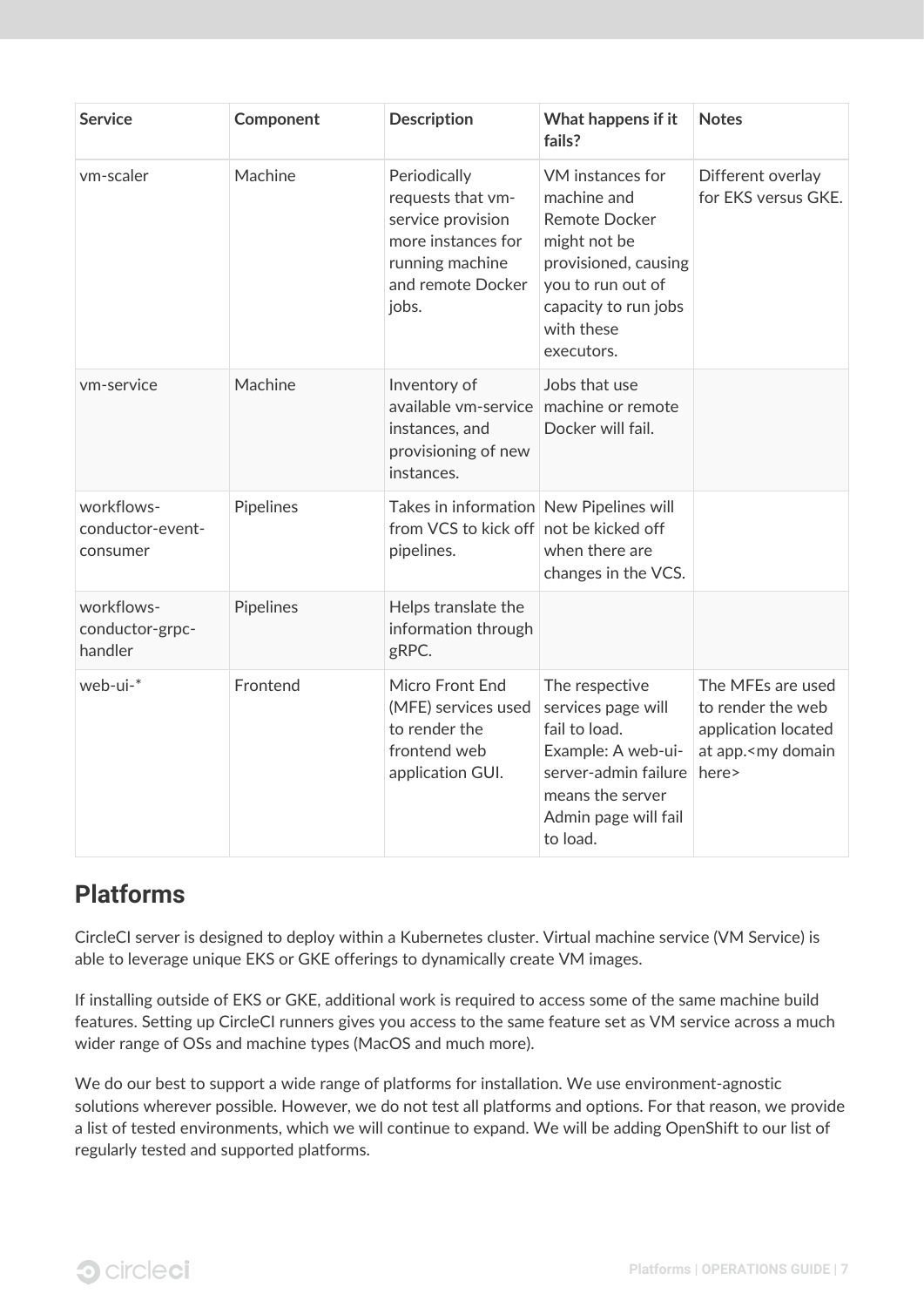| Environment   | <b>Status</b> | <b>Notes</b>                                                |
|---------------|---------------|-------------------------------------------------------------|
| <b>EKS</b>    | Tested        |                                                             |
| <b>GKE</b>    | <b>Tested</b> |                                                             |
| Azure         | Untested      | Should work with Minio Azure<br>gateway and Runner.         |
| Digital Ocean | Untested      | Should work with Minio Digital<br>Ocean gateway and Runner. |
| OpenShift     | Untested      | Known to not work.                                          |
| Rancher       | Untested      | Should work with Minio and<br>Runner.                       |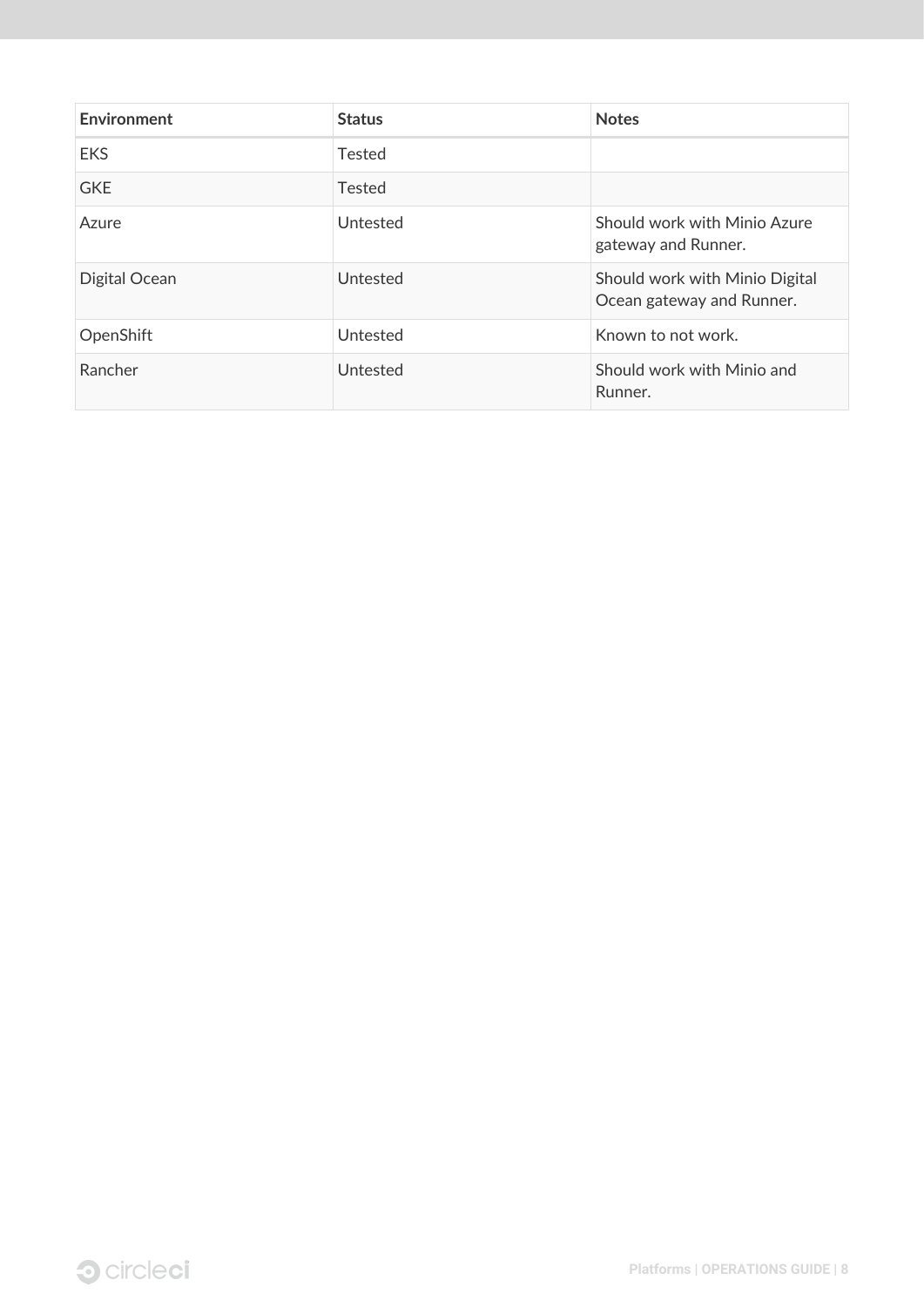## <span id="page-11-0"></span>CircleCI Server v3.x What's New

Server 3.x is now generally available. The newest version of server offers the ability to scale under heavy workloads, all within your own Kubernetes cluster and private network, while still enjoying the full CircleCI cloud experience.

Server 3.x includes the latest CircleCI features, such as orbs, scheduled workflows, matrix jobs, and more. For existing customers interested in migrating from 2.19 to 3.x, contact your customer success manager. Server 3.x will receive monthly patch releases and quarterly feature releases.

## <span id="page-11-1"></span>**Release 3.4.1**

#### <span id="page-11-2"></span>**Upgrade notes**

Before upgrading to v3.4.x, delete the deployment named circleci-server-kube-state-metrics:

- Run kubectl delete deployment/circleci-server-kube-state-metrics --cascade=orphan
- Deploy the app from the KOTS Admin Console

#### <span id="page-11-3"></span>**Fixes**

- Kong resource limits have been increased. The previous limits were affecting the stability of some server installations.
- Fixed a bug that was preventing distributor-external from running in certain environments.
- The KOTS config has been updated to allow private loadbalancers when ACM is in use.

#### <span id="page-11-4"></span>**Known issues**

- The CircleCI Build Agent can now be pulled from a custom Docker registry if required. For more information contact customer support.
- You can now use Amazon Certificate Manager (ACM) to manage your TLS certificates. For more information see the [Server v3.x Installation Guide](https://circleci.com/docs/2.0/server-3-install/#frontend-settings).
- Kubernetes v1.16 v1.23 are now supported.
- Workload Identities for installations on GCP are now supported. Workload Identities can be used as an alternative to static credentials. For more information see the [Server v3.x Installation Guide](https://circleci.com/docs/2.0/server-3-install-prerequisites/#enable-workload-identities-in-gke-optional)

### <span id="page-11-5"></span>**Release 3.4.0**

#### <span id="page-11-6"></span>**Upgrade notes**

Before upgrading to v3.4.x, delete the deployment named circleci-server-kube-state-metrics:

- Run kubectl delete deployment/circleci-server-kube-state-metrics --cascade=orphan
- Deploy the app from the KOTS Admin Console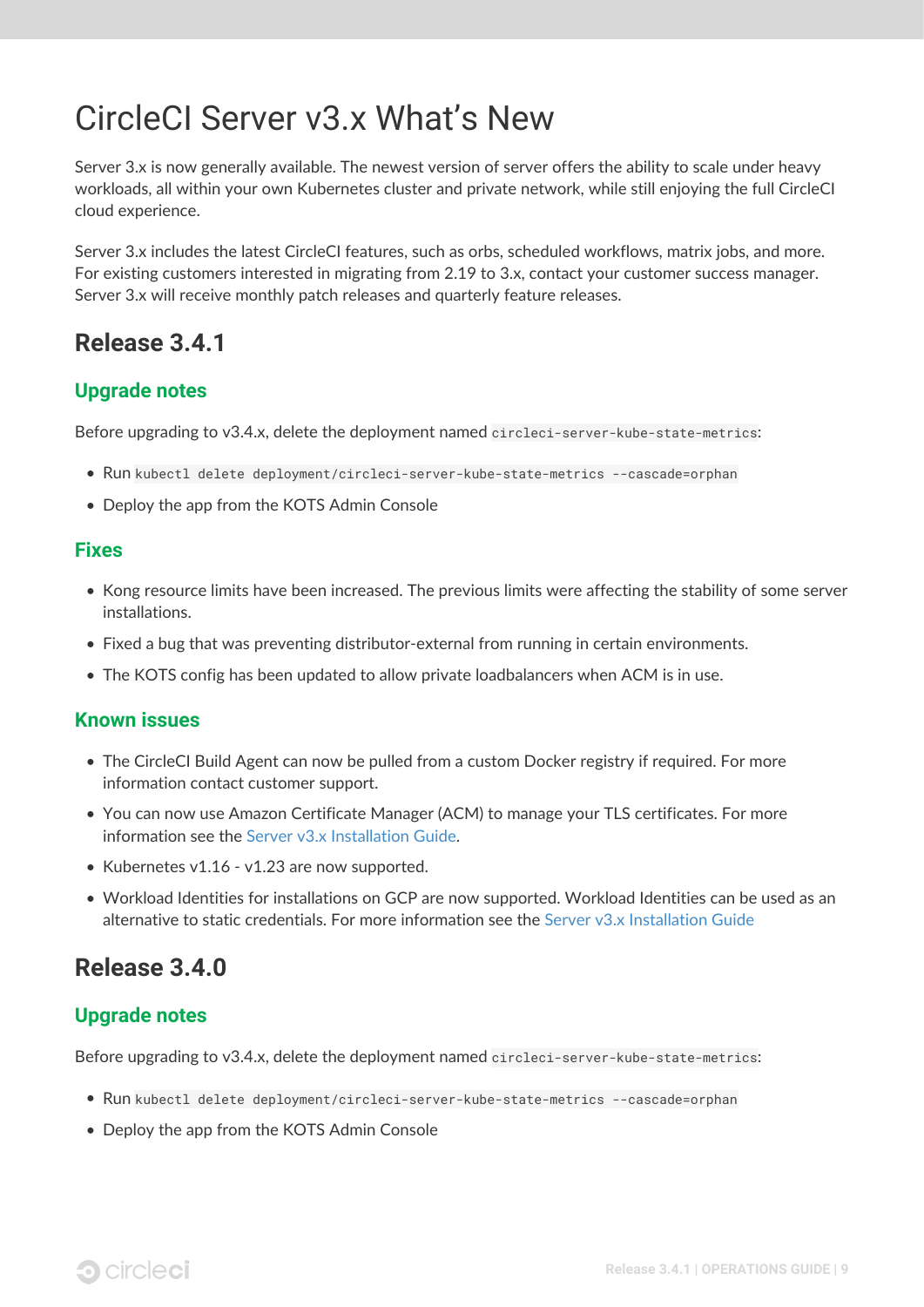#### <span id="page-12-0"></span>**New Features**

- Android images for the machine executor are now available. For more information, see the [Using](https://circleci.com/docs/2.0/android-machine-image/) [Android Images with the Machine Executor](https://circleci.com/docs/2.0/android-machine-image/) guide.
- The CircleCI Build Agent can now be pulled from a custom Docker registry if required. For more information contact customer support.
- You can now use Amazon Certificate Manager (ACM) to manage your TLS certificates. For more information see the [Server v3.x Installation Guide](https://circleci.com/docs/2.0/server-3-install/#frontend-settings).
- Kubernetes v1.16 v1.23 are now supported.
- Workload Identities for installations on GCP are now supported. Workload Identities can be used as an alternative to static credentials. For more information see the [Server v3.x Installation Guide](https://circleci.com/docs/2.0/server-3-install-prerequisites/#enable-workload-identities-in-gke-optional)

#### <span id="page-12-1"></span>**Fixes**

- Fixed a bug that was causing the jobs page and step output access to run very slow in the CircleCI web app.
- Fixed a bug that was causing the workflows conductor pod to crash and cause issues with StatsD metrics.

#### <span id="page-12-2"></span>**Known Issues**

- Prometheus is broken in KOTS versions 1.65.0 1.67.0. If you rely on this feature, do not upgrade your KOTS version until this issue has been resolved.
- Retry with SSH for jobs using the machine executor advertises a private IP address. For this reason, retry with SSH for jobs using the machine executor works as standard for private installations, but for public installs you would need to ensure that you can access the private IP advertised. For example, by using a VPN into your VPC.
- CircleCI 1.0 builds are not supported. If an attempt is made to run a 1.0 build, no feedback will be available in the application to indicate the cause of the issue. If a build is run on your installation and does not show up in the CircleCI application, users should be directed to use the [CircleCI CLI](https://circleci.com/docs/2.0/local-cli/) to validate the project configuration and get details of the possible cause of the issue.
- The KOTS admin console cannot be upgraded if your installation is set up to be behind a proxy. The proxy settings will be deleted and cause the KOTS admin console to break.

## <span id="page-12-3"></span>**Release 3.3.1**

#### <span id="page-12-4"></span>**Fixes**

- CircleCI runner can now be used when server is installed behind a proxy.
- Fixed a bug that was causing some intermittent broken dependency caches.
- Removed outdated cert trust stores from some images. They were found to be causing access issues to some server installations.
- Self-signed certificates or private certificate authorities are now supported when using GitHub Enterprise.
- Fixed a bug that was affecting runner updates.

## **3** circleci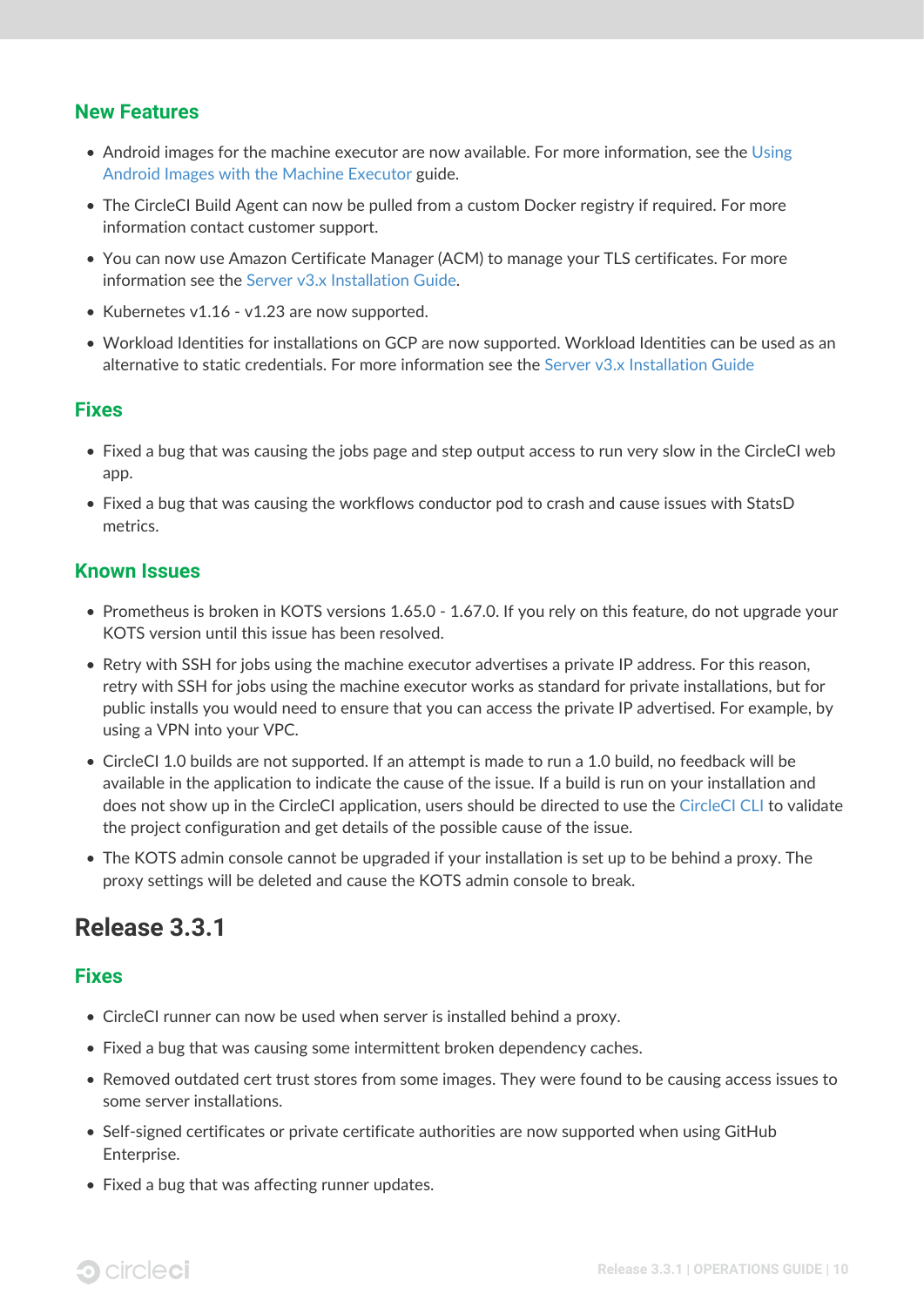- SSH reruns now work when server is installed behind a proxy.
- Replaced deprecated GitHub API endoint for teams.

#### <span id="page-13-0"></span>**Known issues**

- Retry with SSH for jobs using the machine executor advertises a private IP address. For this reason, retry with SSH for jobs using the machine executor works as standard for private installations, but for public installs you would need to ensure that you can access the private IP advertised, for example, by using a VPN into your VPC.
- CircleCI 1.0 builds are not supported. If an attempt is made to run a 1.0 build, no feedback will be available in the application to indicate the cause of the issue. If a build is run on your installation and does not show up in the CircleCI application, users should be directed to use the [CircleCI CLI](https://circleci.com/docs/2.0/local-cli/) to validate the project configuration and get details of the possible cause of the issue.
- The KOTS Admin Console cannot be upgraded if your installation is set up behind a proxy. The proxy settings will be deleted and cause the KOTS Admin Console to break.

## <span id="page-13-1"></span>**Release 3.3.0**

#### <span id="page-13-2"></span>**New features**

- Nomad Autoscaler can now be used to scale Nomad clients. For more information see the [execution](https://circleci.com/docs/2.0/server-3-install-build-services/#nomad-autoscaler) [environments installation docs](https://circleci.com/docs/2.0/server-3-install-build-services/#nomad-autoscaler).
- [Webhooks](https://circleci.com/docs/2.0/webhooks/) are now available.
- The Insights dashboard is now available.
- IRSA (AWS) can now be used as an alternative to keys for object storage authentication.
- The email address from which build notifications are sent is now configurable from the KOTS Admin Console.
- We have replaced [Traefik](https://github.com/traefik/traefik-helm-chart) with [Kong](https://github.com/Kong/charts) as our reverse proxy. However, in order to minimize disruption when upgrading, we chose not to rename the service used by kong. Therefore, you will see a service named circleci-server-traefik, however, this service is actually for Kong.

#### <span id="page-13-3"></span>**Fixes**

- Upgraded Python to v3 in Vault container.
- [Docs improvements](https://circleci.com/docs/2.0/server-3-operator-vm-service/#google-cloud-platform) on using the shared VPC architecture in GCP.
- The JVM heap size has been updated so that output-processor can use up to 80% of the pod memory limit.

#### <span id="page-13-4"></span>**Known issues**

- Updating GitHub Enterprise with a modified Let's Encrypt certificate is unsupported.
- Let's Encrypt's new root certificate isrgrootx1 is not trusted.
- Retry with SSH for jobs using the machine executor advertises a private IP address. For this reason, retry with SSH for jobs using the machine executor works as standard for private installations, but for public installs you would need to ensure that you can access the private IP advertised, for example, by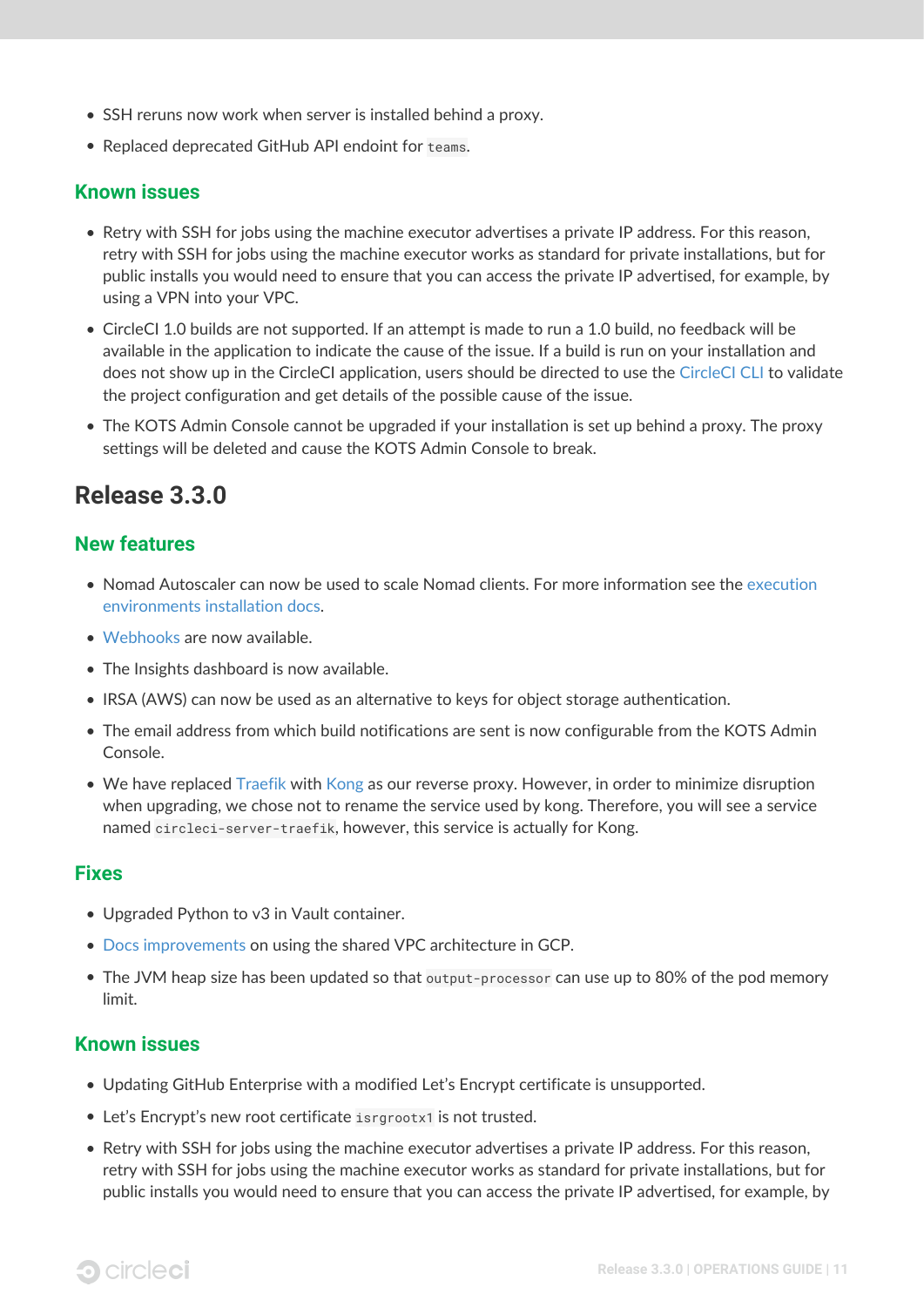using a VPN into your VPC.

- It is currently possible for multiple organizations under the same CircleCI server account to create contexts with identical names. This should be avoided, as it could cause errors and unexpected behavior.
- CircleCI 1.0 builds are not supported. If an attempt is made to run a 1.0 build, no feedback will be available in the application to indicate the cause of the issue. If a build is run on your installation and does not show up in the CircleCI application, users should be directed to use the [CircleCI CLI](https://circleci.com/docs/2.0/local-cli/) to validate the project configuration and get details of the possible cause of the issue.
- The KOTS Admin Console cannot be upgraded if your installation is set up behind a proxy. The proxy settings will be deleted and cause the KOTS Admin Console to break.
- Runner cannot be used when server is installed behind a proxy.

## <span id="page-14-0"></span>**Release 3.2.2**

#### <span id="page-14-1"></span>**Upgrade notes**

• The [rerun workflow](https://circleci.com/docs/api/v2/#operation/rerunWorkflow) endpoint now returns workflow ID rather than the message accepted.

#### <span id="page-14-2"></span>**Fixes**

- TLS is terminated outside of frontend so the SSL server has been completely removed from the frontend container.
- Moved the default certificate logic from KOTS to Helm.
- Fixed the build agent image version used in server v3.x. The image used previously was causing problems with runner.

#### <span id="page-14-3"></span>**Known issues**

- Retry with SSH for jobs using the machine executor advertises a private IP address. For this reason, retry with SSH for jobs using the machine executor. Works as standard for private installations, but for public installs you would need to ensure that you can access the private IP advertised, for example, by using a VPN into your VPC.
- It is currently possible for multiple organizations under the same CircleCI server account to create contexts with identical names. This should be avoided, as it could cause errors and unexpected behavior.
- CircleCI 1.0 builds are not supported. If an attempt is made to run a 1.0 build, no feedback will be available in the application to indicate the cause of the issue. If a build is run on your installation and does not show up in the CircleCI application, users should be directed to use the [CircleCI CLI](https://circleci.com/docs/2.0/local-cli/) to validate the project configuration and get details of the possible cause of the issue.
- The KOTS Admin Console cannot be upgraded if your installation is set up behind a proxy. The proxy settings will be deleted and cause the KOTS Admin Console to break.
- Runner cannot be used when server is installed behind a proxy.
- Let's Encrypt certificate generation does not work. You need to provide your own certificates or use the default certificates provided.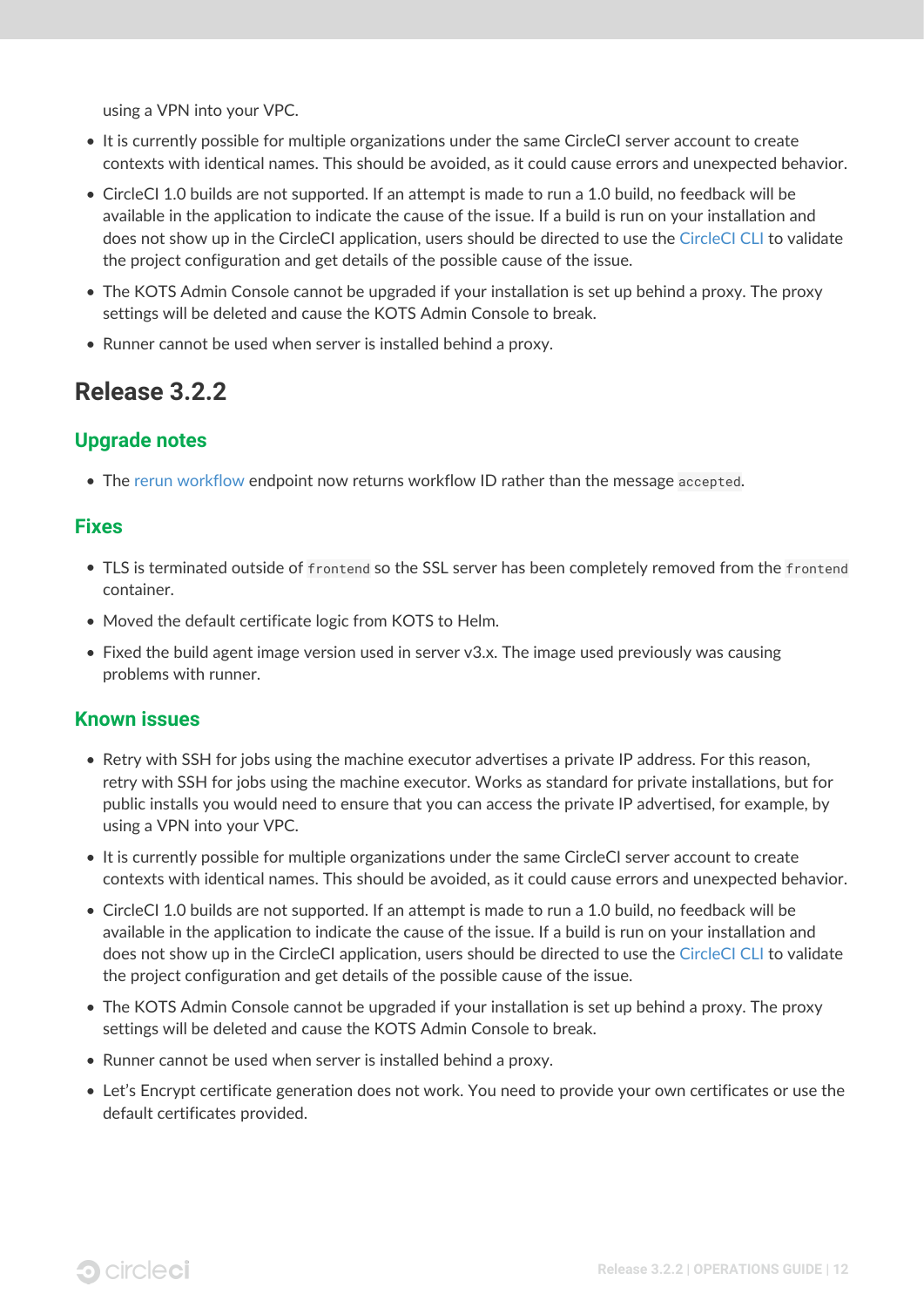## <span id="page-15-0"></span>**Release 3.2.1**

#### <span id="page-15-1"></span>**Upgrade notes**

From the KOTS Admin Console, select **Version History** from the menu bar and click **Deploy** for server v3.2.0.

See [Upgrade notes](#page-11-2) before upgrading from v3.1.x to v3.2.x.

#### <span id="page-15-2"></span>**New features**

• Private VMs are now supported for installations on GCP.

#### <span id="page-15-3"></span>**Fixes**

- mTLS is now disabled by default.
- SSH timeout for VMs has been increased to 10 minutes.
- Private VMs now request private IPs.

#### <span id="page-15-4"></span>**Known issues**

- Retry with SSH for jobs using the machine executor advertises a private IP address. For this reason, retry with SSH for jobs using the machine executor. Works as standard for private installations, but for public installs you would need to ensure that you can access the private IP advertised, for example, by using a VPN into your VPC.
- It is currently possible for multiple organizations under the same CircleCI server account to create contexts with identical names. This should be avoided, as it could cause errors and unexpected behavior.
- CircleCI 1.0 builds are not supported. If an attempt is made to run a 1.0 build, no feedback will be available in the application to indicate the cause of the issue. If a build is run on your installation and does not show up in the CircleCI application, users should be directed to use the [CircleCI CLI](https://circleci.com/docs/2.0/local-cli/) to validate the project configuration and get details of the possible cause of the issue.
- The KOTS Admin Console cannot be upgraded if your installation is set up behind a proxy. The proxy settings will be deleted and cause the KOTS Admin Console to break.
- Runner cannot be used when server is installed behind a proxy.
- Let's Encrypt certificate generation does not work. You need to provide your own certificates or use the default certificates provided.

## <span id="page-15-5"></span>**Release 3.2.0**

#### <span id="page-15-6"></span>**Upgrade notes**

From the KOTS Admin Console, select **Version History** from the menu bar and click **Deploy** for server v3.2.0.

When upgrading from server 3.1.x to 3.2, there will be some downtime due to a change to the PostgreSQL pod. There are two issues you could run into with this update, which are covered in the following sections.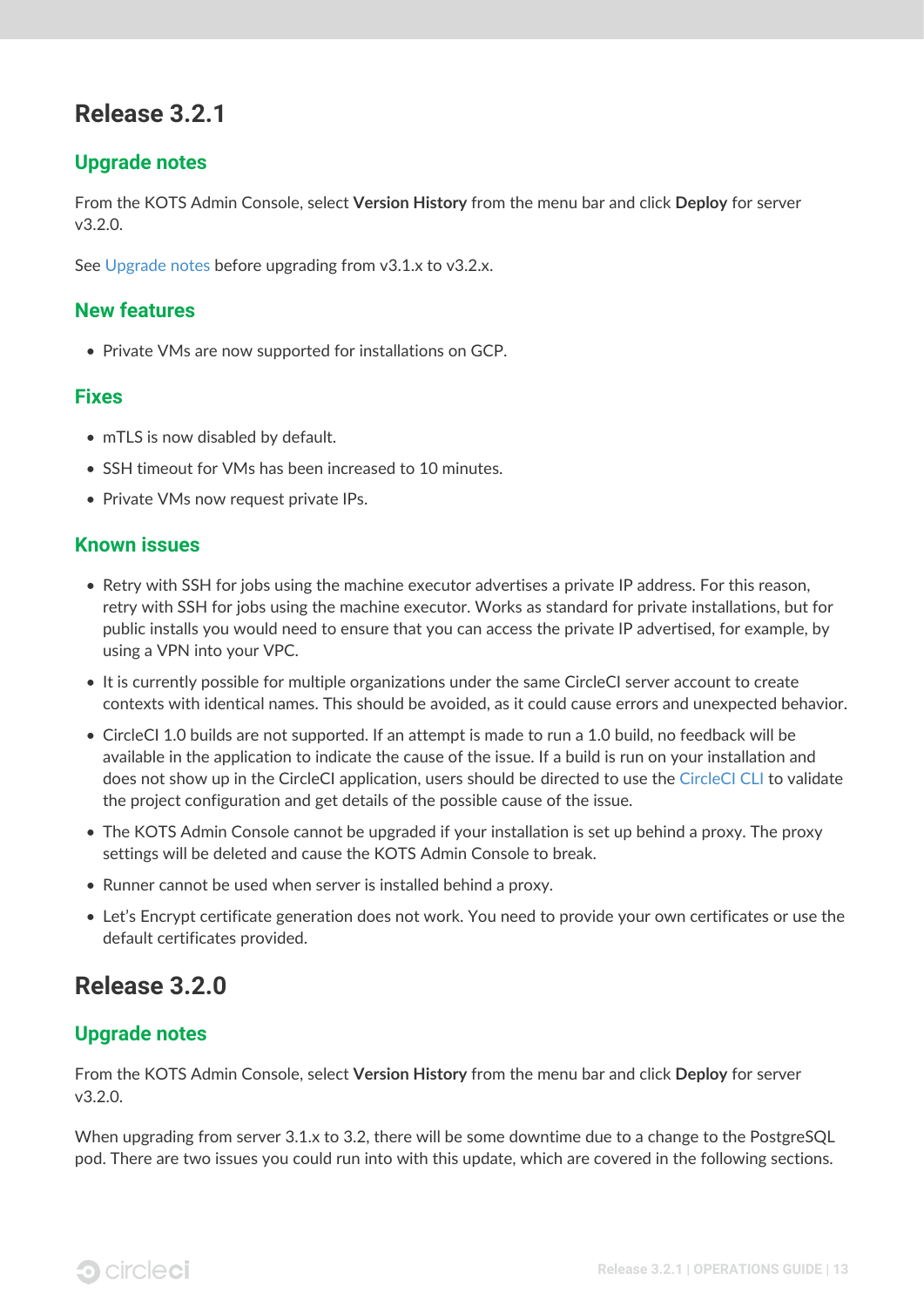#### <span id="page-16-0"></span>**PostgreSQL pod stuck in** pending

If you find that the PostgreSQL pod is stuck in a pending state after upgrading, scale down the pods to 0 and then scale up again by following the steps below.

To check if your PostgreSQL pod is stuck in pending, use the following command:

\$ kubectl get pod **-l** app.kubernetes.io/name=postgresql NAME READY STATUS RESTARTS AGE postgresql-0 1/1 Pending 0 3m

The following command will scale down pods to 0 and terminate the application pods without any data loss:

kubectl scale deployment **-l** layer=application **--replicas** 0

Once all the application-layer pods have finished terminating, do **one** of the following:

- **either** redeploy the update from the KOTS Admin Console
- **or** run the following two commands to redeploy the pods and return server to a functional state:

kubectl scale deployment **-l** layer=application **--replicas** 1

Then scale output-processor up with the following command:

kubectl scale deployment output-processor **--replicas** 2

#### <span id="page-16-1"></span>**Traefik pod fails to schedule**

If you find that there are two Traefik pods after upgrading, you need to locate the older pod and remove it to allow the new pod to schedule correctly.

To see the status of your Traefik pod, use the following command:

| $\Diamond$ kubectl get pod -1 app=traefik   |       |         |                 |     |
|---------------------------------------------|-------|---------|-----------------|-----|
| <b>NAME</b>                                 | READY | STATUS  | <b>RESTARTS</b> | AGE |
| circleci-server-traefik-9d6b86fd8-f7n2x     | 1/1   | Running | - 0             | 24d |
| circleci-server-traefik-cf7d4d7f6-6mb5g 1/1 |       | Error   |                 | 3m  |

Remove the older Traefik pod with the following command: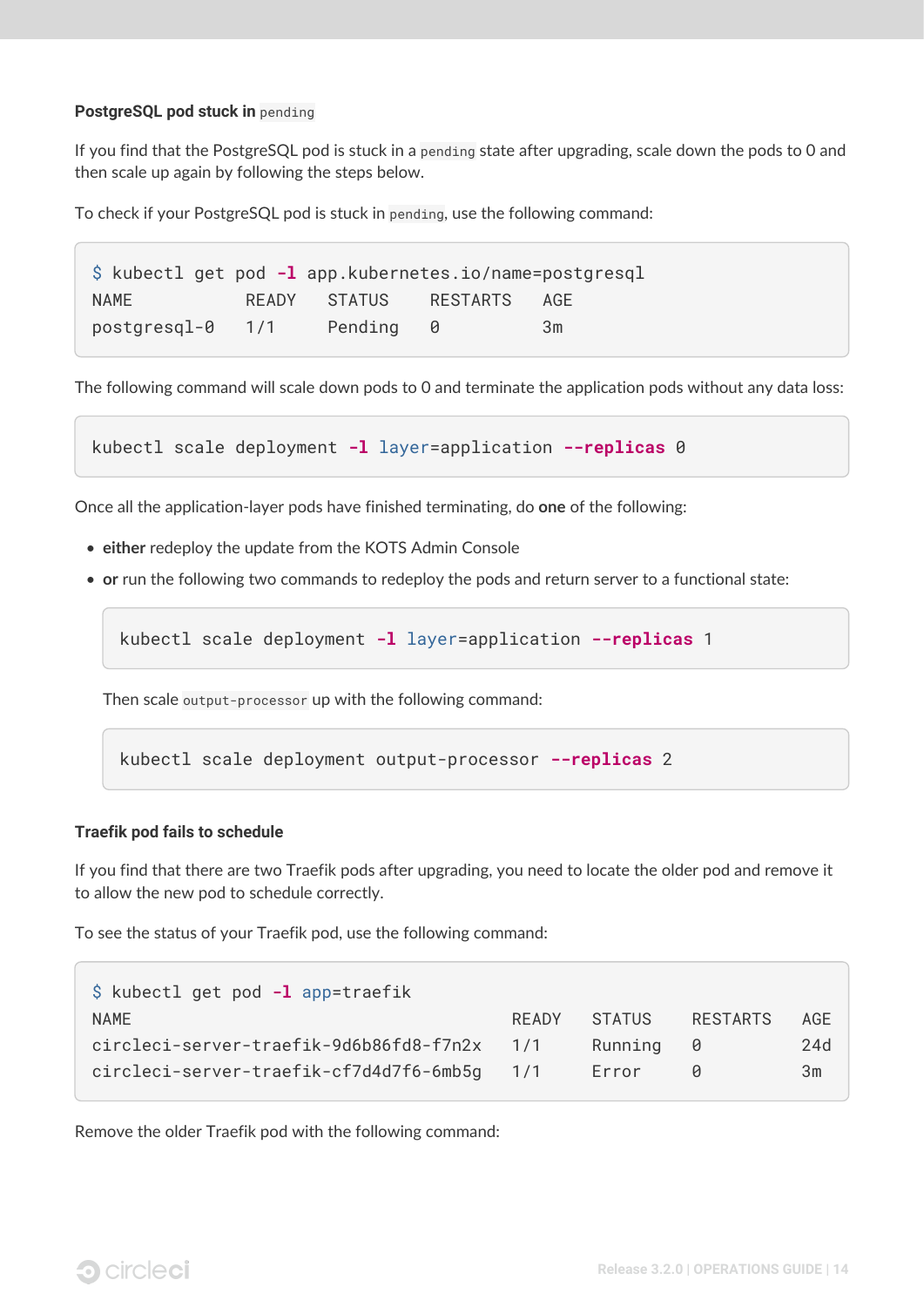#### kubectl delete pod circleci-server-traefik-<older pod hash>

The new Traefik pod will then start to schedule correctly.

#### <span id="page-17-0"></span>**New features**

- Customers who require a fully private installation can now access a setting in the KOTS Admin Console to ensure public IPs are not assigned to VMs. Note that with this non-public IP setting enabled, a workaround will be needed if SSH access to running jobs is required, for example, by using a VPN into your VPC.
- Customers who manage outbound traffic through a proxy can now configure proxy settings through the KOTS Admin Console. Please see our documentation for specifics on [proxy support for server.](https://circleci.com/docs/2.0/server-3-operator-proxy/)
- We have expanded the machine execution environment options available to include additional resource classes, sizes, and executors. You now have access to Arm (medium, large), Linux (medium, large, X large, and XX large), and Windows (medium, large, XX large) resource classes.
- The [insights API](https://circleci.com/docs/2.0/insights/) is now available to all server customers. Leverage build and other data to better understand the performance of teams and the health of your build and testing efforts.
- We have revamped the admin UI, and updated our installation instructions, making it easier to set up and manage server.
- You can now supply a custom Linux AMI for VM service.
- SSL termination can now be disabled. If you have put server login behind a firewall, this will enable SSL termination at the firewall.
- You can now control the size of persistent volumes. For larger customers, the initial persistent volume size was too small, by default. You can now set this at install time, providing an easier migration for those customers that require it. For further information see the [Internal Database Volume Expansion](https://circleci.com/docs/2.0/server-3-operator-extending-internal-volumes/) [doc](https://circleci.com/docs/2.0/server-3-operator-extending-internal-volumes/).
- We have added an auto-scaling example to the [nomad client terraform](https://github.com/CircleCI-Public/server-terraform/blob/main/nomad-aws/main.tf).
- You can now choose to serve 'unsafe' build artifacts. Previously this option was hidden, meaning potentially unsafe artifacts were rendered as plain text. For more information see the [Build Artifacts](https://circleci.com/docs/2.0/server-3-operator-build-artifacts/) [doc](https://circleci.com/docs/2.0/server-3-operator-build-artifacts/).

#### <span id="page-17-1"></span>**Fixes**

• The default windows executor was not as documented. We have increased the size to align with documentation and cloud.

#### <span id="page-17-2"></span>**Known issues**

- KOTS admin configuration incorrectly selects the Nomad mTLS as enabled during setup. It should be set to mTLS disabled until after Nomad clients have been deployed.
- Retry with SSH for jobs using the machine executor advertises a private IP address. For this reason, retry with SSH for jobs using the machine executor. Works as standard for private installations. However, for public installs you would need to ensure that you can access the private IP advertised, for example, by using a VPN into your VPC.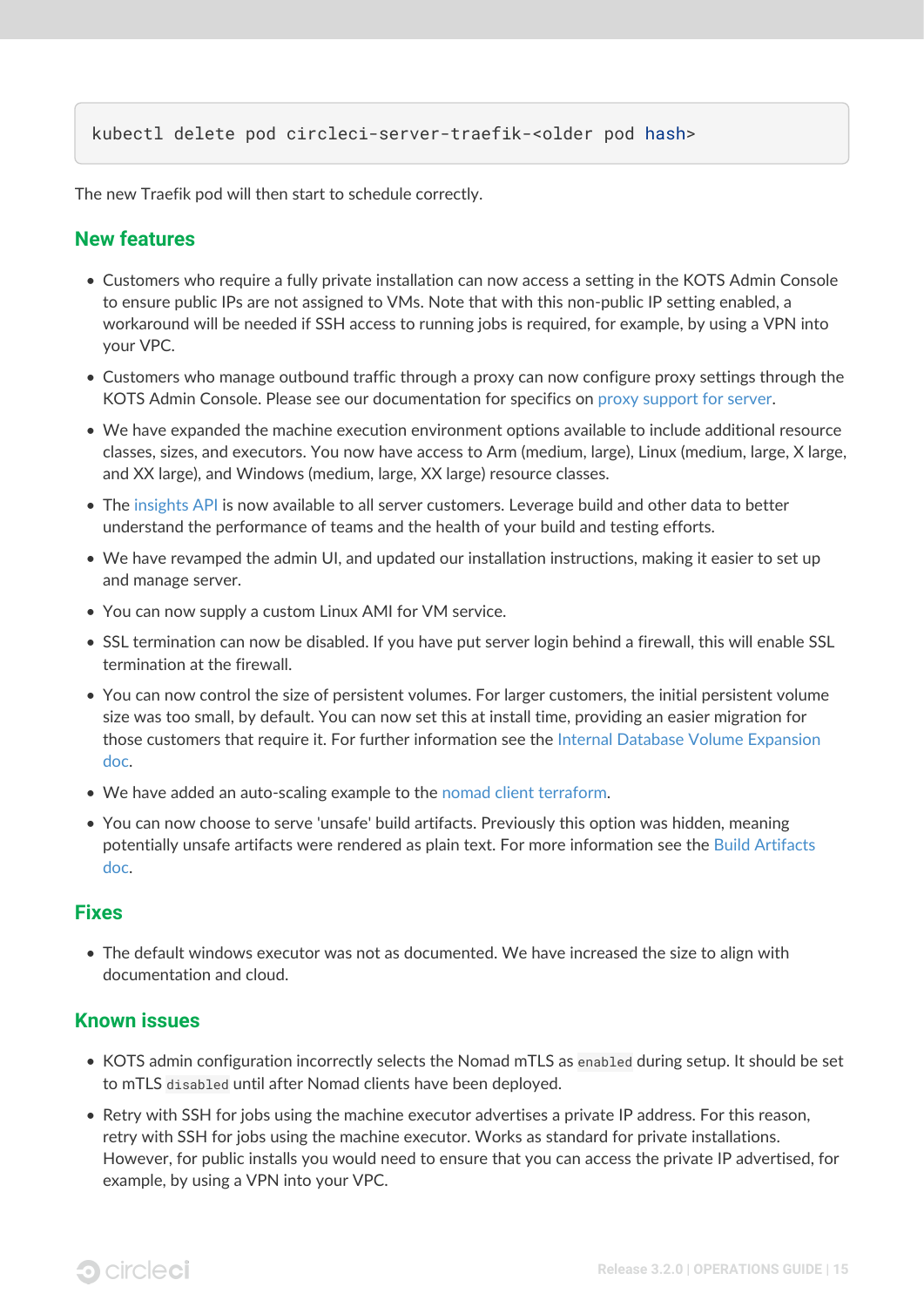- It is currently possible for multiple organizations under the same CircleCI server account to create contexts with identical names. This should be avoided, as it could cause errors and unexpected behavior.
- CircleCI 1.0 builds are not supported. If an attempt is made to run a 1.0 build, no feedback will be available in the application to indicate the cause of the issue. If a build is run on your installation and does not show up in the CircleCI application, users should be directed to use the [CircleCI CLI](https://circleci.com/docs/2.0/local-cli/) to validate the project configuration and get details of the possible cause of the issue.
- The KOTS Admin Console cannot be upgraded if your installation is set up to be behind a proxy. The proxy settings will be deleted and cause the KOTS Admin Console to break.
- Runner cannot be used when server is installed behind a proxy.
- Let's Encrypt certificate generation does not work. You need to provide your own certificates or use the default certificates provided.

### <span id="page-18-0"></span>**Release 3.1.0**

#### <span id="page-18-1"></span>**Upgrade notes**



With this release, the frontend-external load balancer has been removed. The traefik load balancer now handles all incoming traffic. When updating from a previous server 3.x version, you need to update the DNS record that was pointing to the frontend-external load balancer and point it to the circleci-server-traefik load balancer instead. Remember, you can retrieve the external IP address or DNS name of your Traefik load balancer by typing kubectl get svc/circleci-server-traefik in a terminal that has access to the cluster.

To update your DNS record and upgrade your server installation, follow these steps:

- 1. Retrieve the external IP or DNS name for the Traefik load balancer as described, or by looking the DNS A record for app.<your domain name> - this should already point to your Traefik load balancer.
- 2. Locate the DNS A record that points to the domain name of your server installation (not the one pointing to the app. subdomain).
- 3. Edit the A record so that it points to the Traefik load balancer, the same as the app. subdomain record. Your changes might need a couple of minutes to take effect, depending on your DNS service.

Next, from the KOTS Admin Console, select **Version History** from the menu bar and click **Deploy** for server v3.1.0.

#### <span id="page-18-2"></span>**New features**

- Telegraf plugins can now be added to server and customized to use third-party monitoring solutions, for example, Datadog. For more information, see the [Metrics and Monitoring](https://circleci.com/docs/2.0/server-3-operator-metrics-and-monitoring/) doc.
- The option to use only private load balancers has been introduced for customers who want a fully private installation. For more information, see the [Load Balancers](https://circleci.com/docs/2.0/server-3-operator-load-balancers/) guide.
- Server 3.x hosts build artifacts, test results, and other state in object storage. We support any S3 compatible storage and Google Cloud Storage. For more information, see the [Installation guide](https://circleci.com/docs/2.0/server-3-install/).
- Dynamic config via setup workflows is now available on server installations. For more information, see our [blog post](https://circleci.com/blog/introducing-dynamic-config-via-setup-workflows/) and the [Dynamic Configuration docs page.](https://circleci.com/docs/2.0/dynamic-config/)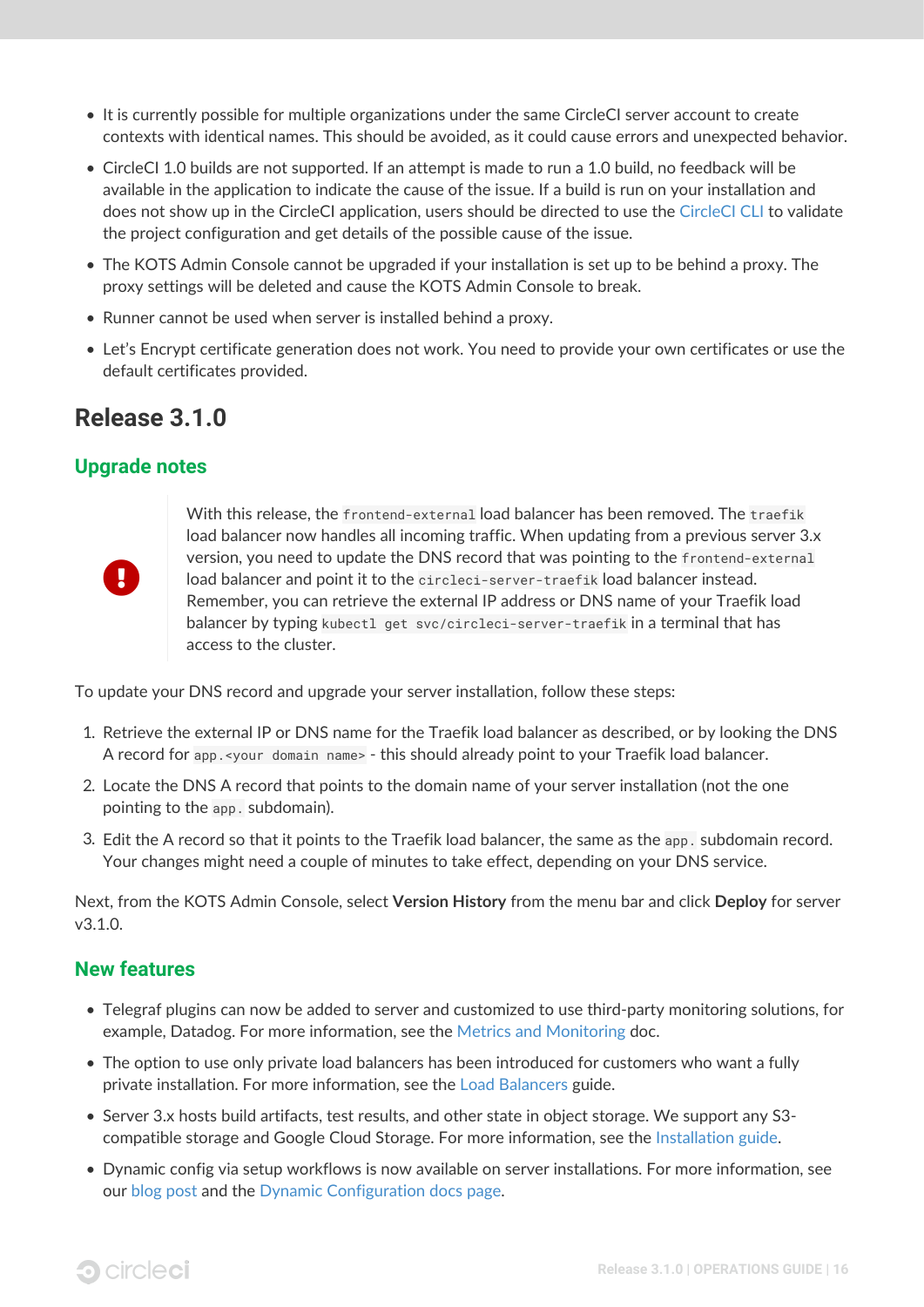- Runner is now available on server. For further information, including installation steps, see the [Runner](https://circleci.com/docs/2.0/runner-overview/?section=executors-and-images) [docs.](https://circleci.com/docs/2.0/runner-overview/?section=executors-and-images) Runner allows the use of the macOS executor in server installations and VM service functionality for customers with server installed in a private data centre.
- The frontend load balancer from v3.0 has been removed and replaced with an Ingress resource and the Traefik Ingress controller. This is a breaking change requiring you to reconfigure your DNS. See the [What's New in server docs](https://circleci.com/docs/2.0/server-3-whats-new/#release-3-1-0) for further information and guidance.
- The following services can now be externalized. For setup information, see the [server v3.x installation](https://circleci.com/docs/2.0/server-3-install/) [guide](https://circleci.com/docs/2.0/server-3-install/):
	- Postgres
	- MongoDB
	- Vault
- Backup and restore functionality is now available. For more information see the [Backup and Restore](https://circleci.com/docs/2.0/server-3-operator-backup-and-restore/) guide.
- Prometheus is now deployed by default with server to monitor your cluster health and usage. Prometheus can be managed and configured from the KOTS Admin Console. For further information, see the [Metrics and Monitoring](https://circleci.com/docs/2.0/server-3-operator-metrics-and-monitoring/) doc.
- Server now supports the 2XL resource class. The Nomad cluster needs to be large enough to account for larger resource classes.
- The lifecycle of build artifacts and test results can now be configured from the KOTS Admin Console under **Storage Object Expiry**, including the option to disable the expiration and retain artifacts and test results indefinitely.

#### <span id="page-19-0"></span>**Fixes**

- Resolved a collection of bugs that were leaking sensitive information into CircleCI support bundles:
	- Instances of faulty and partial redactions of secrets were detected, in part due to 3rd party bugs.
	- PostgreSQL leaking sensitive information to STDOUT.
	- Several CircleCI services were logging secrets.
- Tightened network security in the Nomad Terraform module.
- Terraform v0.15.0 and up are now supported.
- Updated installation scripts to use functions supported by most recent versions of Terraform.
- Resolved a bug that was causing machine large builds to be run on the wrong machine type. Machine large builds now correctly use four vCPUs and 16GB of RAM.
- Resolved a bug that caused contexts-service to fail on expiration of Vault client tokens.
- Resolved a bug that was causing legacy-notifier to report readiness prematurely.
- The JVM heap size parameter has been removed for all services. The heap size is set to be half of the memory limit.
- Changes to networking config and certs are now picked up automatically by Traefik. Previously, a restart would have been required.
- Minimum requirements for CPU and memory have changed. For the new values, see the [Installation](https://circleci.com/docs/2.0/server-3-install-prerequisites/) [Prerequisites](https://circleci.com/docs/2.0/server-3-install-prerequisites/) doc.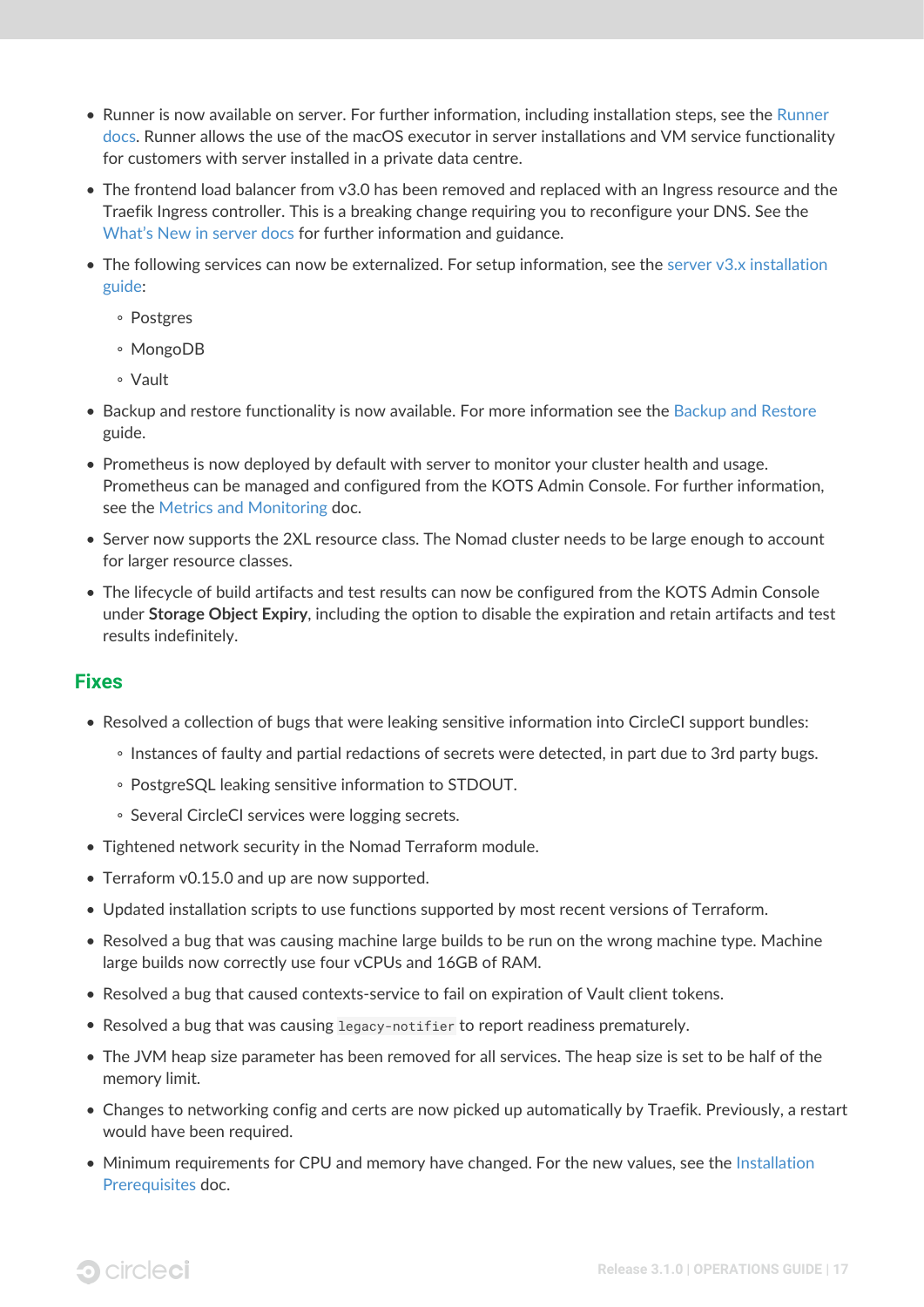#### <span id="page-20-0"></span>**Known issues**

- It is currently possible for multiple organizations under the same CircleCI server account to create contexts with identical names. This should be avoided, as it could cause errors and unexpected behavior.
- CircleCI 1.0 builds are not supported. If an attempt is made to run a 1.0 build, no feedback will be available in the application to indicate the cause of the issue. If a build is run on your installation and does not show up in the CircleCI application, users should be directed to use the [CircleCI CLI](https://circleci.com/docs/2.0/local-cli/) to validate the project configuration and get details of the possible cause of the issue.

## <span id="page-20-1"></span>**Release 3.0.2**

- Resolved a bug relating to artifacts disappearing after 30 days. The default settings for the artifact retention period have been updated to unlimited, and can be adjusted from the KOTS Admin Console.
- Resolved a bug that made Traefik "unaware" of TLS certificate updates without requiring a manual restart of the Traefik pod. The Traefik pod now restarts automatically after any TLS certificate updates go into effect after the initial post-KOTS deployment.
- Resolved a bug in builds-service that was causing pods to crash as a result of running out of memory.

## <span id="page-20-2"></span>**Release 3.0.1**

- build\_agent version value updated, as the previous version was relying on a vulnerable version of PsExec.
- Due to an issue that was causing duplicated checks in GitHub, environment variables for outputprocessor were reconfigured.
- Adjusted deployment configuration for vm-service to handle out-of-order database migrations managed by Flyway.